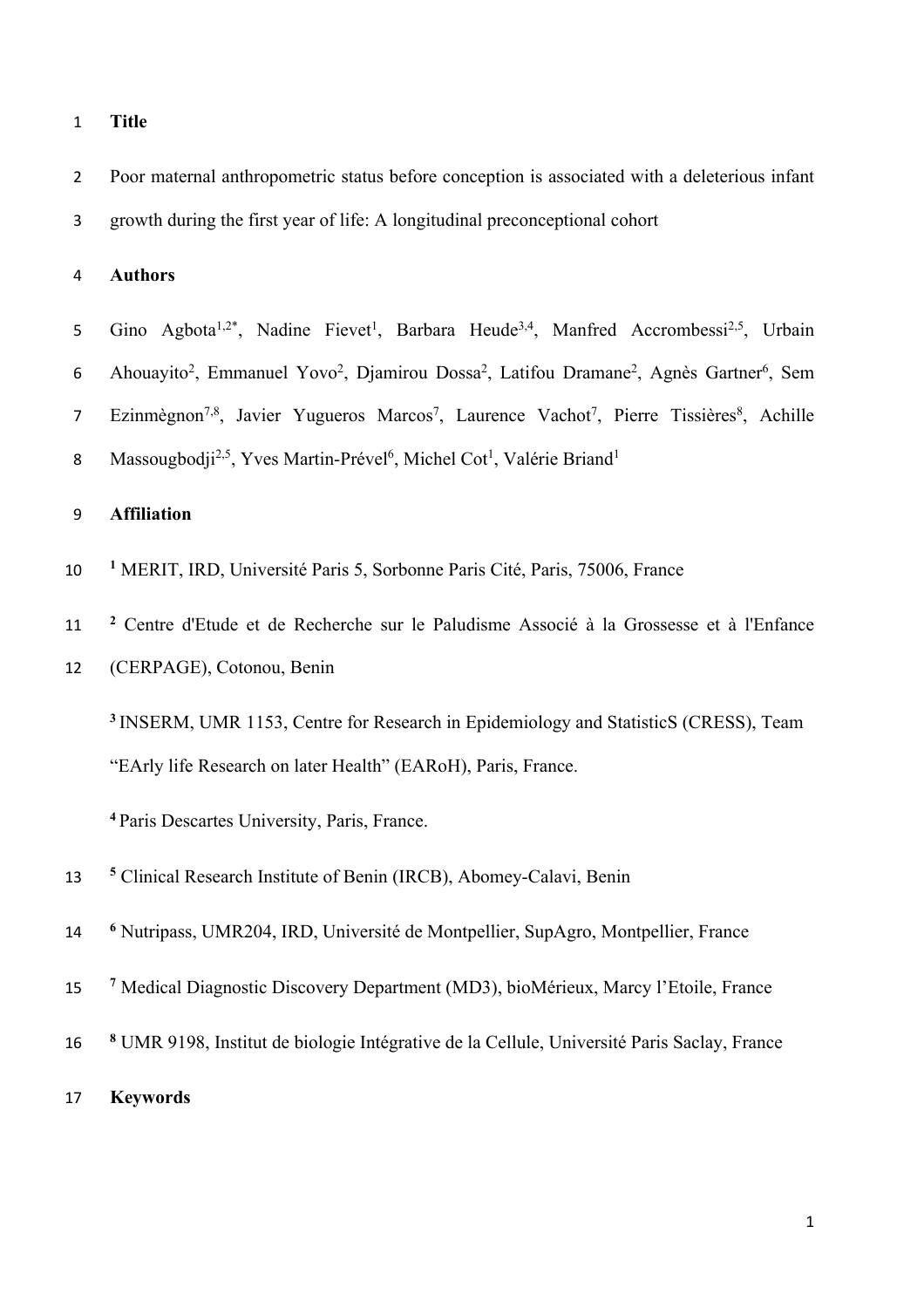Preconception period, maternal anthropometric status, infant growth, pregnancy, study cohort,

Benin

## **Running title**

Maternal anthropometry linked to infant growth

# \* **Corresponding author**

- Gino Agbota
- 24 MERIT / IRD « Mother and child face to tropical infections »
- Faculté des sciences pharmaceutiques Paris Descartes
- 4 avenue de l'Observatoire. 75006 Paris, France
- 27 E-mail:  $\frac{\text{ginodric}(\partial \text{yahoo.fr})}{\text{ginodric}(\partial \text{yahoo.fr})}$

# **Word count**

Abstract: 250; Full text: 4021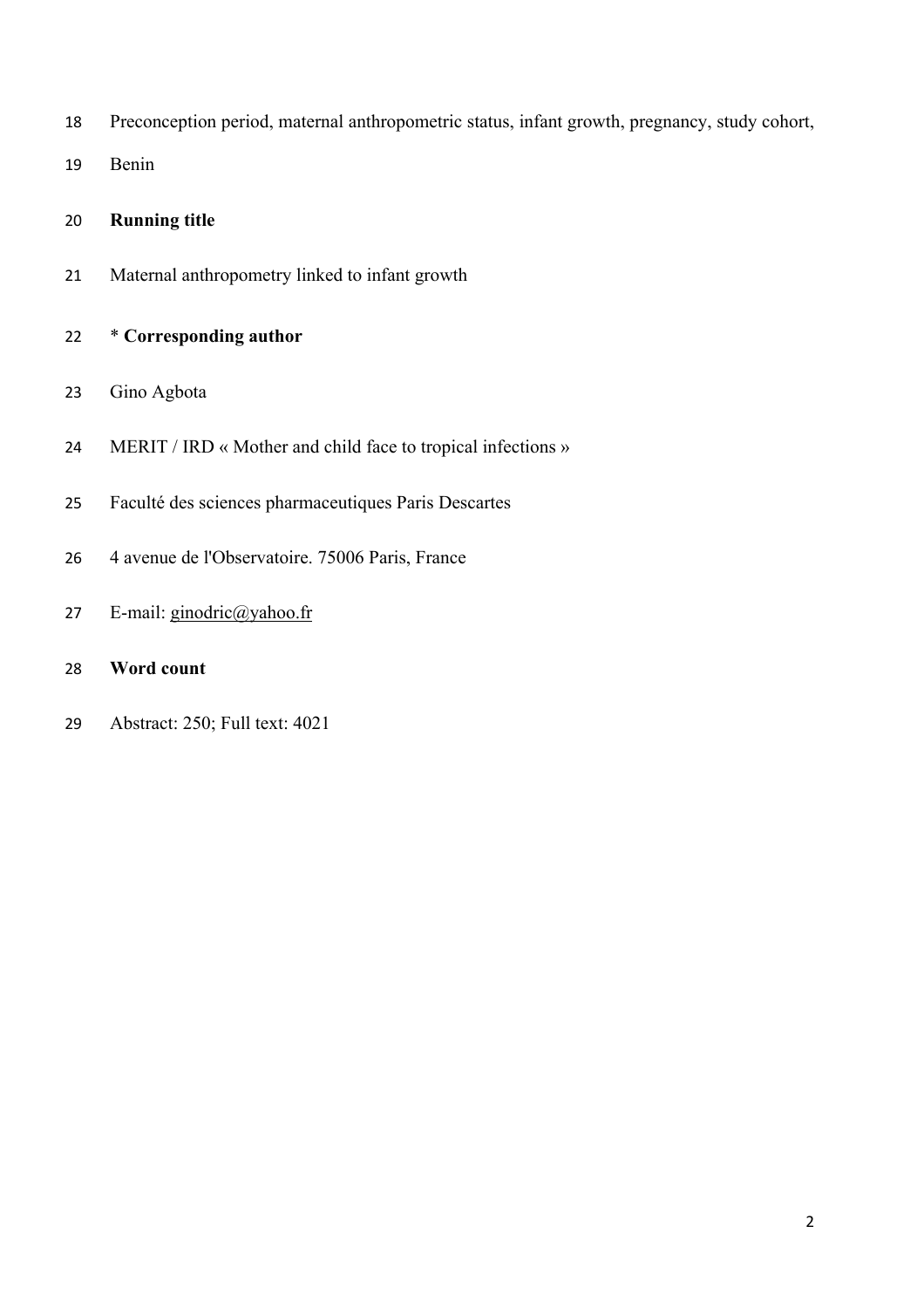## **Abstract**

#### **Background**

 According to the Developmental Origins of Health and Diseases concept, exposures in the preconception period may be critical. For the first time, we evaluated the effect of preconception poor anthropometric status on infant's growth in sub-Saharan Africa.

## **Methods**

 A mother-child cohort was followed prospectively from preconception to 1 year old in Benin. Maternal anthropometric status was assessed by pre-pregnancy body mass index (BMI), 38 approximated by BMI at the  $1<sup>st</sup>$  antenatal visit before 7weeks' gestation, and gestational weight gain (GWG). BMI was categorized as underweight, normal, overweight and obesity according to World Health Organization standards. GWG was categorized as low (<7kg), mild (7-12kg) and high (>12kg). In infant, stunting and wasting were defined as length-for-age and weight- for-length z-scores <-2SD, respectively. We evaluated the association between BMI/GWG and infant's weight and length at birth and during the first year of life, as well as with stunting and wasting at 12 months using mixed linear and logistic regression models.

## **Results**

 In multivariate, preconceptional underweight was associated with a lower infant's weight at birth and during the first year (-164g, 95%CI [-307;-22] and -342g, 95%CI [-624;-61], respectively), and with a higher risk of stunting at 1 year of age (aOR=3.98, 95%CI [1.01;15.85]). Furthermore, preconceptional obesity and a high GWG were associated with a higher weight and length at birth and during the first year.

#### **Conclusion**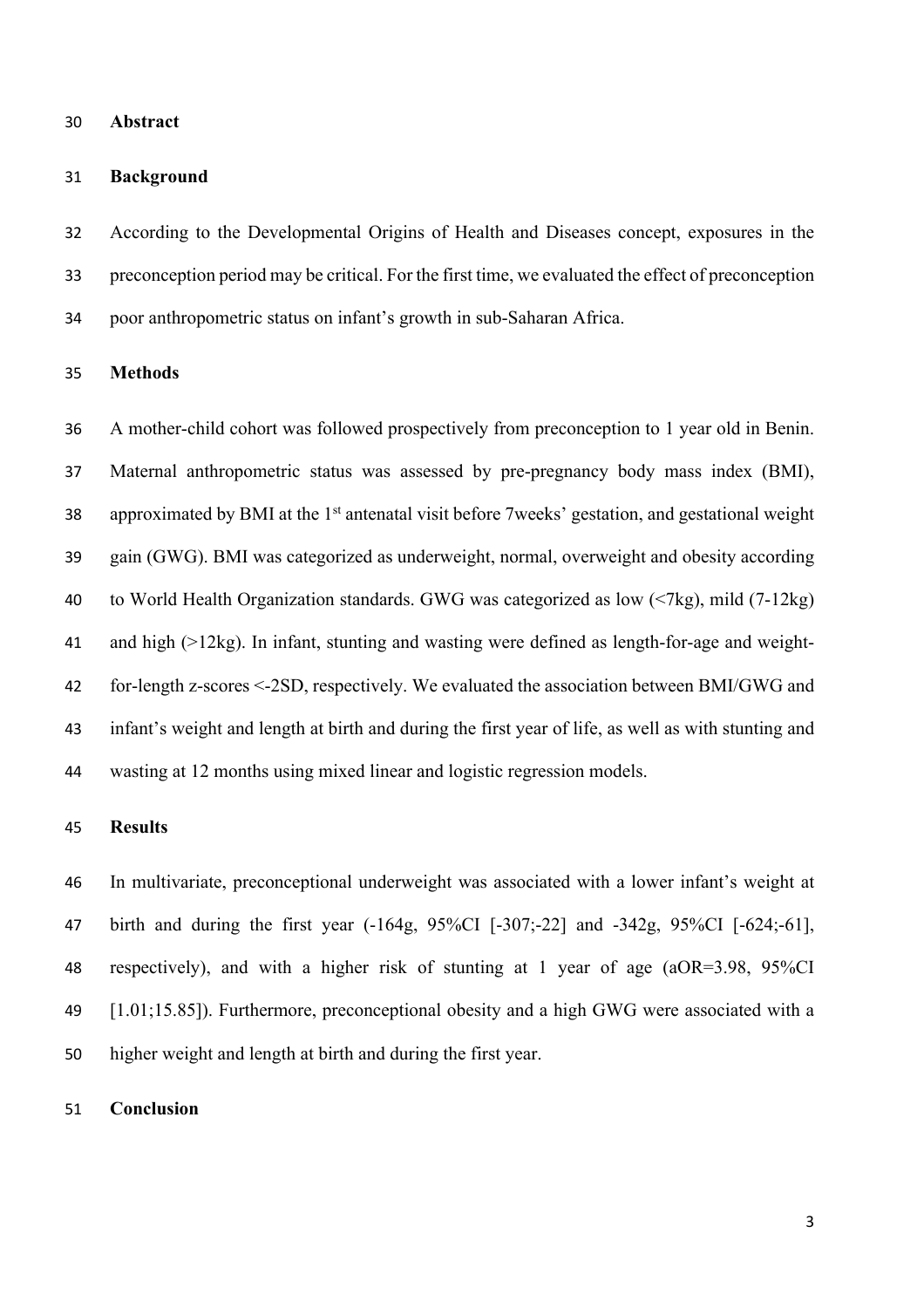- Underweight and obesity before conception as well as GWG were associated with infant's
- growth. These results argue for preventive interventions starting as early as the preconception
- period to support child long-term health.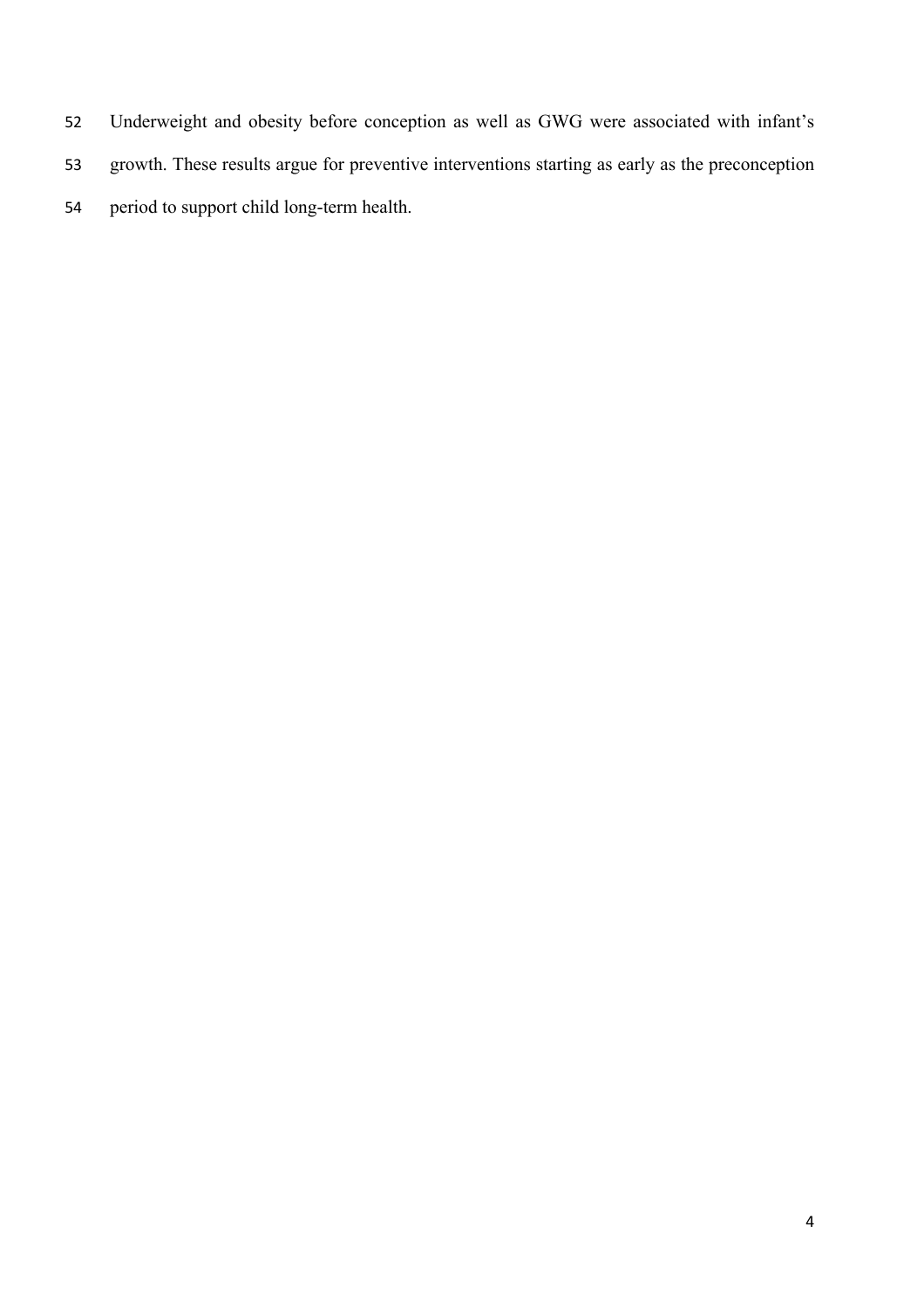## **INTRODUCTION**

 According to the Developmental Origins of Health and Diseases (DOHaD) concept, the environment during the preconception, gestation and early post-natal periods shapes the development of individuals and, in the case of a deleterious environment, leads to a 59 . predisposition to adult-onset chronic diseases  $\frac{1}{2}$ . Maternal malnutrition before and during 60 pregnancy is a recognized stress factor involved in fetal programming  $2-4$ . In animals, maternal nutritional status in the preconception period has been associated with placental growth, 62 birthweight and, cardiovascular and metabolic responses in offspring  $5.6$ , underlining the importance of this period.

 In high-income countries (HICs), maternal nutritional status during pregnancy has been related to short-term (fetal growth restriction) and medium/long-term adverse outcomes such as growth 66 disorders (obesity)<sup>7</sup> and chronic lung diseases (asthma) during childhood  $\delta$ , as well as adulthood 67 diseases (cardiovascular diseases and diabetes)  $9-11$ . Maternal nutritional status before conception has also been related to growth disorders in childhood and to adulthood chronic  $\alpha$  diseases <sup>12,13</sup>. However, in most of these studies, the mother's pre-pregnancy status was either self-reported or collected retrospectively from medical records, leading to potential biases.

 In low and middle-income countries (LMICs), especially in sub-Saharan Africa (SSA), few 72 studies have evaluated the effect of maternal nutritional status on infant health . There are even less evidence-based data on the effect of maternal conditions, including nutritional status,  $\overline{a}$  in the preconception period on child health in SSA  $\frac{14,15}{2}$ . While the prevalence of undernutrition 75 remains high in African countries, most of them are now facing growing overweight/obesity <sup>16</sup>. The concomitant increase in non-communicable diseases in adulthood has been linked to the 77 nutritional transition operating in these countries  $17,18$ . However, maternal malnutrition before or in early pregnancy might also be a contributor.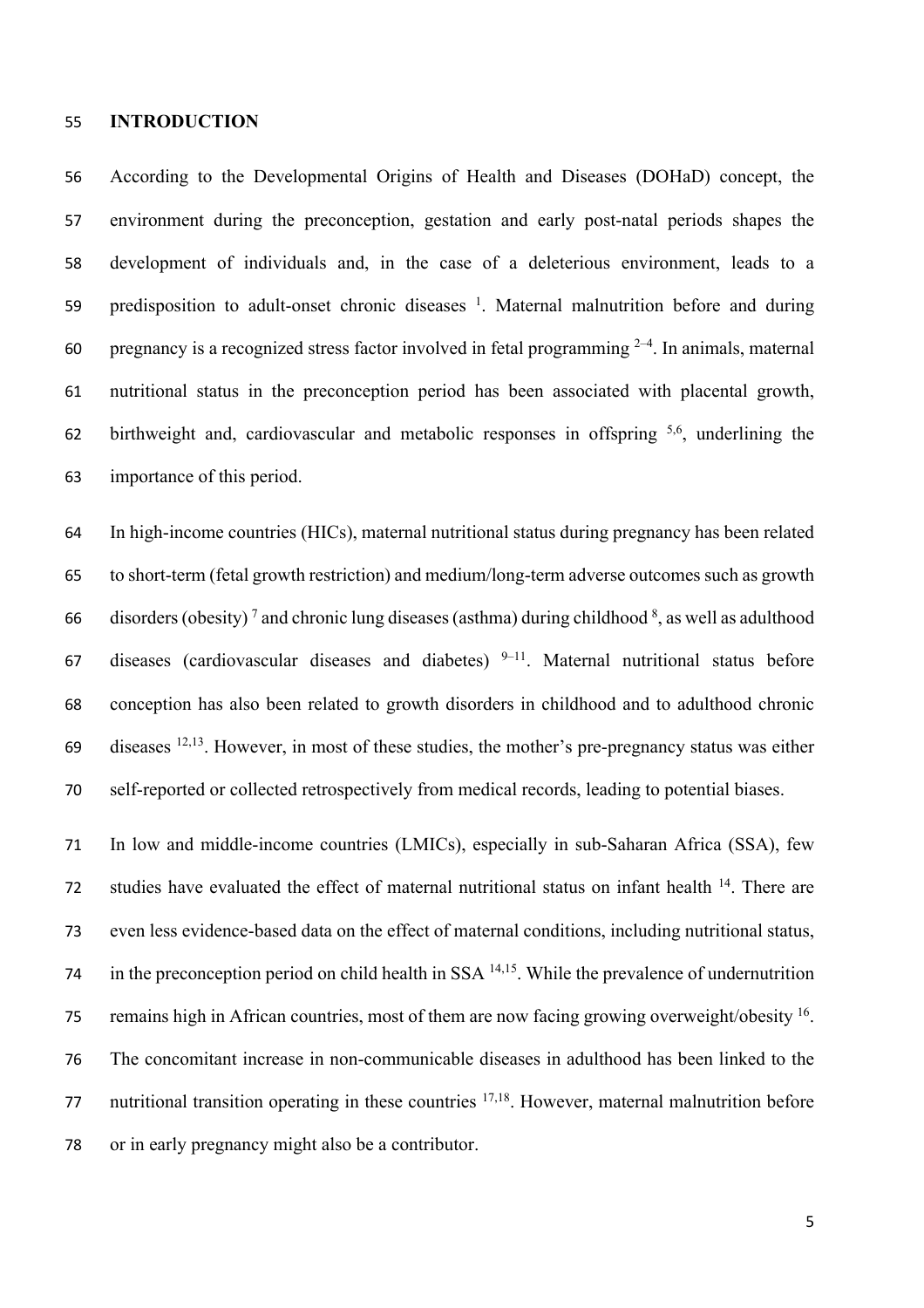Using data from a recent preconceptional mother-child cohort in Benin, we aimed to assess the effect of maternal anthropometric status before conception and during pregnancy on fetal and postnatal growth, up to 12 months of age.

## **MATERIAL AND METHODS**

## **Study site and population**

 Between June 2014 and August 2018, a preconceptional mother-child cohort was followed up in the districts of Sô-Ava (a rural lakeside area) and Abomey-Calavi (a semi-urban area) in southern Benin. Women of reproductive age (18-45 years old) were recruited and followed up monthly from the preconception period to pregnancy, then throughout pregnancy, in the 89 framework of the "REtard de Croissance Intra-uterin et PALudisme" (RECIPAL) study <sup>19</sup>. Then, their infants were followed from birth to 12 months in the framework of another study called SEPSIS "Neonatal immune function and risk of SEPSIS in infants in a malaria endemic area". The RECIPAL study aimed to assess the effect of malaria in the first trimester of 93 pregnancy on maternal health and fetal growth . The SEPSIS study aimed to assess the immune mechanisms involved in the propensity of premature or malaria-infected newborns to develop neonatal infections. Our study population consisted in mother-child pairs followed from the preconception period to 12 months of age in the framework of RECIPAL and SEPSIS studies.

### **Study procedures**

## *Maternal follow-up*

 The protocol of women's follow-up from the preconception period to pregnancy, then 102 throughout pregnancy has been described elsewhere . Briefly: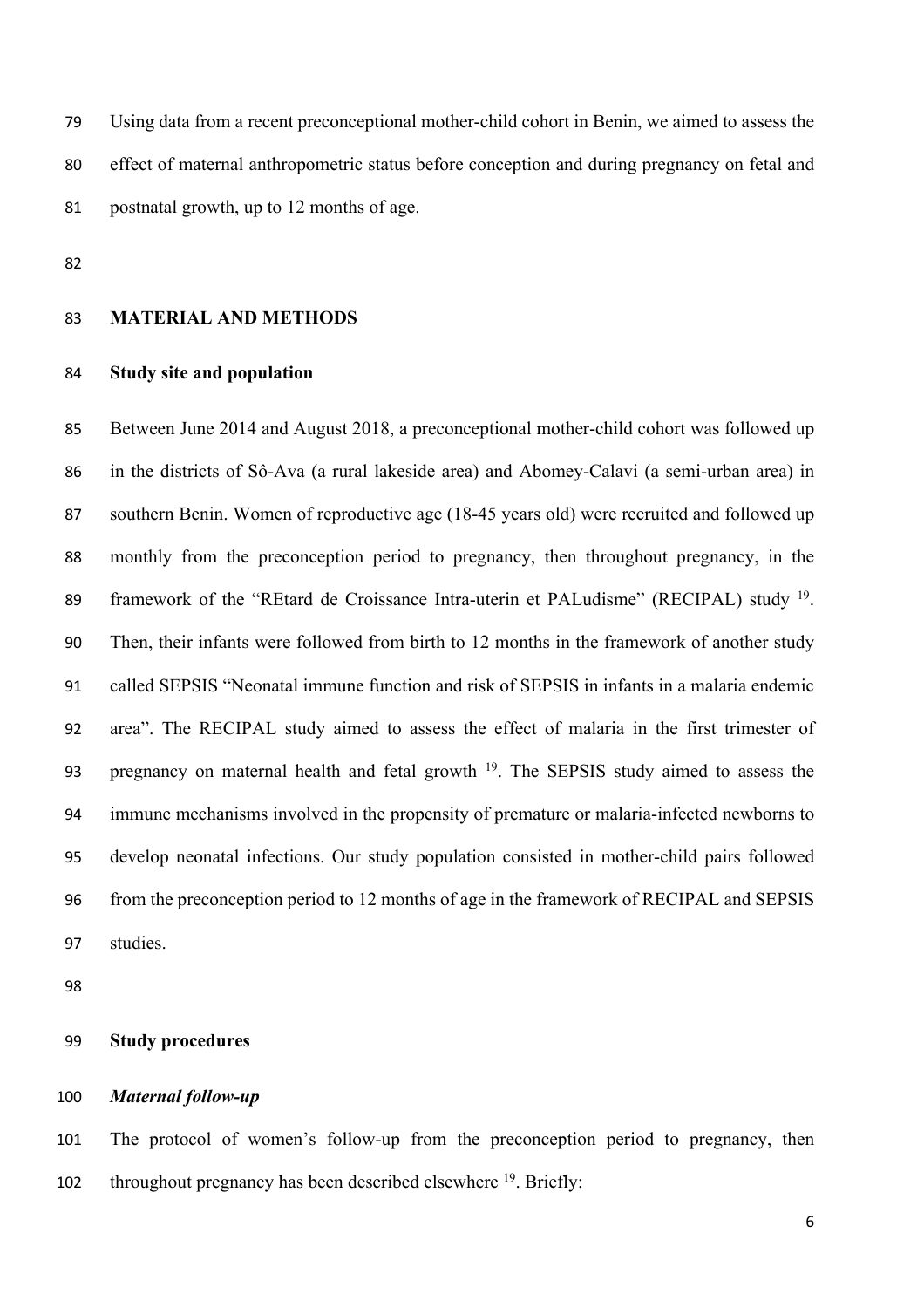#### *Preconception period*

 At enrolment, demographic, socioeconomic and household characteristics were collected. At this occasion, hemoglobin (Hb) level was determined and women were screened for microscopic malaria. Then, women were visited at home monthly for recording the first day of last menstrual period (LMP) and performing a urinary pregnancy test. Anthropometric measurements including weight, height and mid-upper-arm circumference were recorded using standard procedures , at inclusion and then every 3 months until becoming pregnant.

#### *Gestational follow-up*

 In women who became pregnant, clinical (temperature, blood pressure, use of insecticide treated nets "ITN", intake of intermittent preventive treatment for malaria and of micronutrient supplements) and obstetrical data were collected at each monthly antenatal care (ANC) visit. Anthropometric data (same as before conception) was recorded at the first ANC visit and then each month until delivery. Women were screened monthly for malaria as well as for proteinuria, glycosuria and urinary infection. Hb level was determined in the first and third trimester of pregnancy. The first ultrasound scan for dating the pregnancy was performed between 9 and 13 weeks of gestation, and 5 other ultrasound scans were performed over the pregnancy for fetal growth monitoring. Estimation of gestational age (GA) was based on either LMP - when the difference between GA estimated by LMP and ultrasound scan was less than 7 days, or 121 ultrasound scan when this difference was  $>7$  days <sup>21</sup>. At birth, weight, length, head circumference and mid-upper-arm circumference of the newborn were recorded.

#### *Infant follow-up*

 The SEPSIS study was set up in a sub-sample of infants born from RECIPAL mothers. All infants born from April 2016 onwards were included in the cohort and followed actively (scheduled visits) each month from birth to 3 months of age, then quarterly to 12 months of age. At each scheduled visit, anthropometric data (same as at birth), breastfeeding and dietary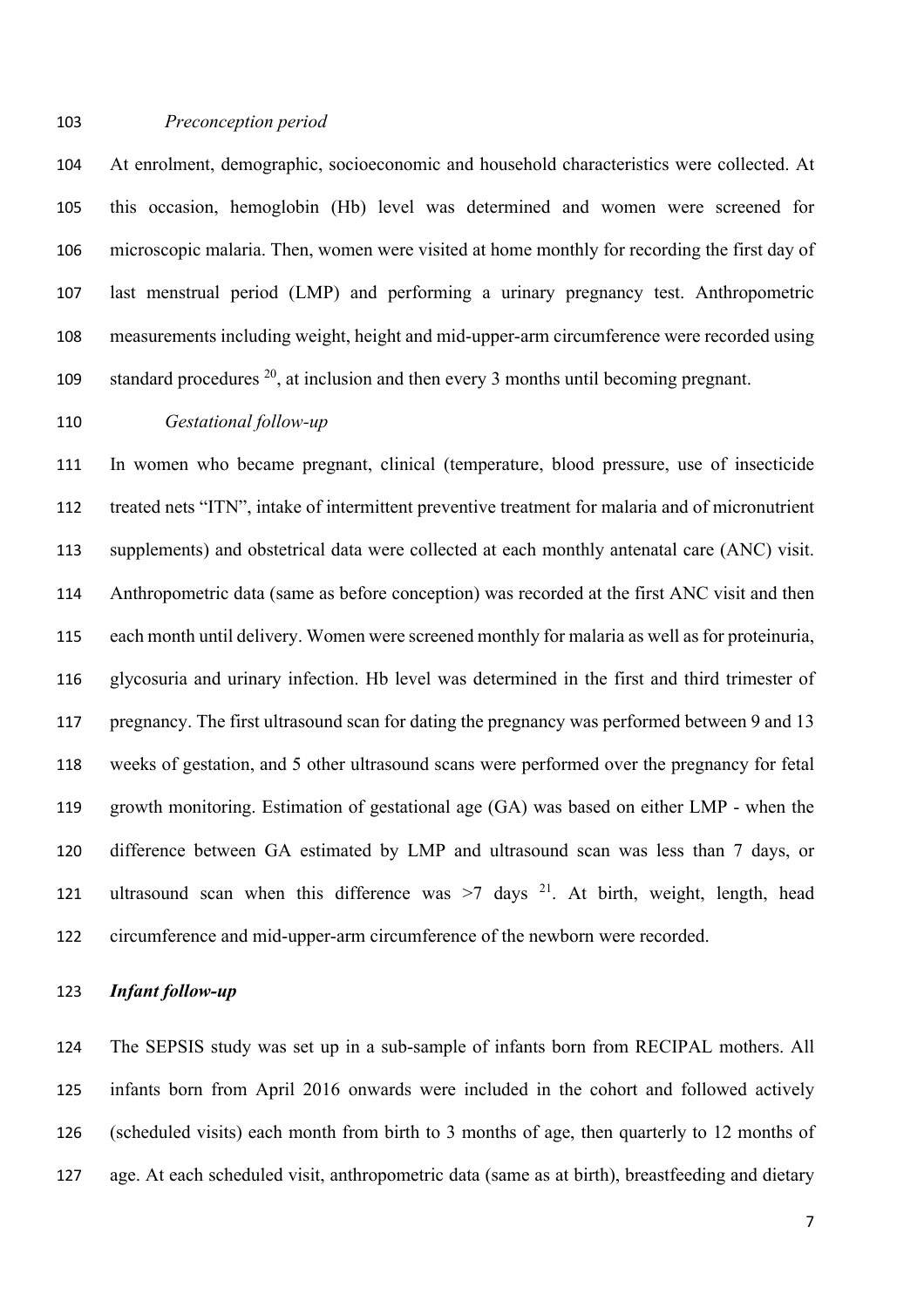practices, vaccine coverage and clinical symptoms were collected. Any time during follow-up, mothers were encouraged to attend the health facility in case of symptoms of their children. In January 2017, while the SEPSIS project was ongoing, we decided to collect anthropometric data in an additional sub-sample of infants born from RECIPAL mothers before April 2016, who had not been included in SEPSIS study.

## *Anthropometric data collection*

 During the preconception period and throughout pregnancy, women were weighed with a Tanita MC-780 body composition device (Tanita, Tokyo, Japan). Height was measured to the nearest millimeter with a SECA 206 (Hamburg, Germany) gauge. At birth, newborns were weighted within 1 hour to the nearest 2 g using a SECA 757 electronic digital scale (Germany) and length was measured to the nearest millimeter with a SECA infantometer 416 (Germany). From birth to 3 months of age, same procedures were used. At 6, 9 and 12 months of age, weight was recorded to the nearest 5 g with a babyline CH 213 1020 (Germany) and length was measured to the nearest millimeter with a fold-up SECA 417 (Germany). All anthropometric measurements were performed twice by the same investigator. A third measurement was performed in case of discrepancy between the first two measurements. The two nearest measurements were then averaged. A quality control of anthropometric data was performed periodically by AG, a senior research scientist in nutrition.

## **Definitions**

 Before conception, the mother's anthropometric status was based on body mass index (BMI), and during pregnancy it was based on gestational weight gain (GWG). BMI at the first ANC visit, which occurred before 7 weeks' gestation for most women, was used as a proxy for pre- pregnancy BMI, which was not retained because of a high variability in time-to-pregnancy and to a less complete set of data. In accordance with World Health Organization (WHO)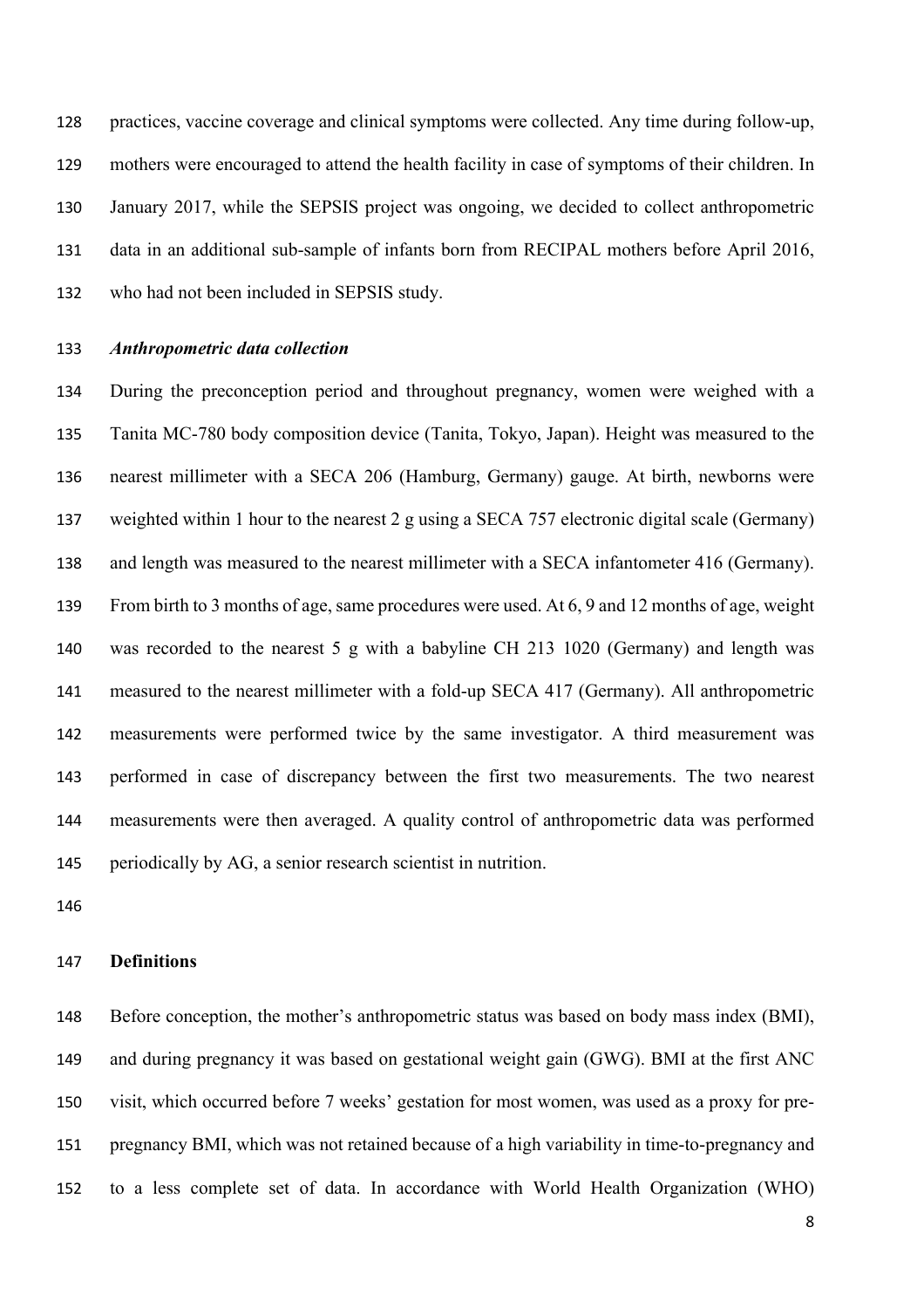classification, underweight was defined as BMI < 18.5 kg/m², normal weight as BMI between 154 18.5 and 24.9 kg/m<sup>2</sup>, overweight as BMI between 25 and 29.9 kg/m<sup>2</sup> and obesity as BMI > 30 155 kg/m<sup>2</sup>. The total maternal GWG was calculated as the difference between weight at delivery and weight at the first ANC visit. Then, the GWG was categorized into 3 classes according to 157 the observed distribution: low GWG  $($  1st quartile, i.e.  $\leq$  7 kg, ranging from -1.4 to 6.9 kg), 158 mild GWG ( $1^{st}$ -3<sup>rd</sup> quartile, i.e. 7-12 kg) and high GWG ( $> 3^{rd}$  quartile, i.e.  $>12$  kg, ranging from 12.1 to 22.7 kg). Anemia was defined as Hb level <12 g/dL before conception and at least one episode of Hb level < 11g/dL during pregnancy.

 Malaria during pregnancy was defined as at least one malarial infection during pregnancy. Maternal socioeconomic level was approximated using a synthetic score combining occupation (employed or not), ownership of assets (family possessions such as pirogue, bicycle, motorcycle, car, radio, television, fridge, mobile phone, domestic animals, fish farm) and home characteristics, which was then categorized according to the tertiles in low, medium and high.

 Infant's growth was assessed from birth to 12 months of age. Weight-for-age, weight-for-length and length-for-age z-scores at 3, 6, 9 and 12 months were calculated based on WHO sex-specific 168 growth standards, using a WHO macro for STATA software . Underweight, wasting and stunting at 12 months of age were defined as weight-for-age, weight-for-length and length-for-170 age z-scores  $\le$  -2 SD, respectively <sup>22</sup>. Low birthweight (LBW) and small-for-gestational age 171 (SGA) were defined as birthweight  $\leq$  2500 g and birthweight  $\leq$  10<sup>th</sup> percentile according to sex-172 specific INTERGROWTH-21<sup>st</sup> charts <sup>21</sup>, respectively.

 Infant's breastfeeding was categorized as maternal breastfeeding (including both exclusive and predominant maternal breastfeeding, the latter corresponding to infants who received water or water-based drinks in addition to breast milk), mixed breastfeeding or exclusive formula 176 feeding between birth and 6 months of age.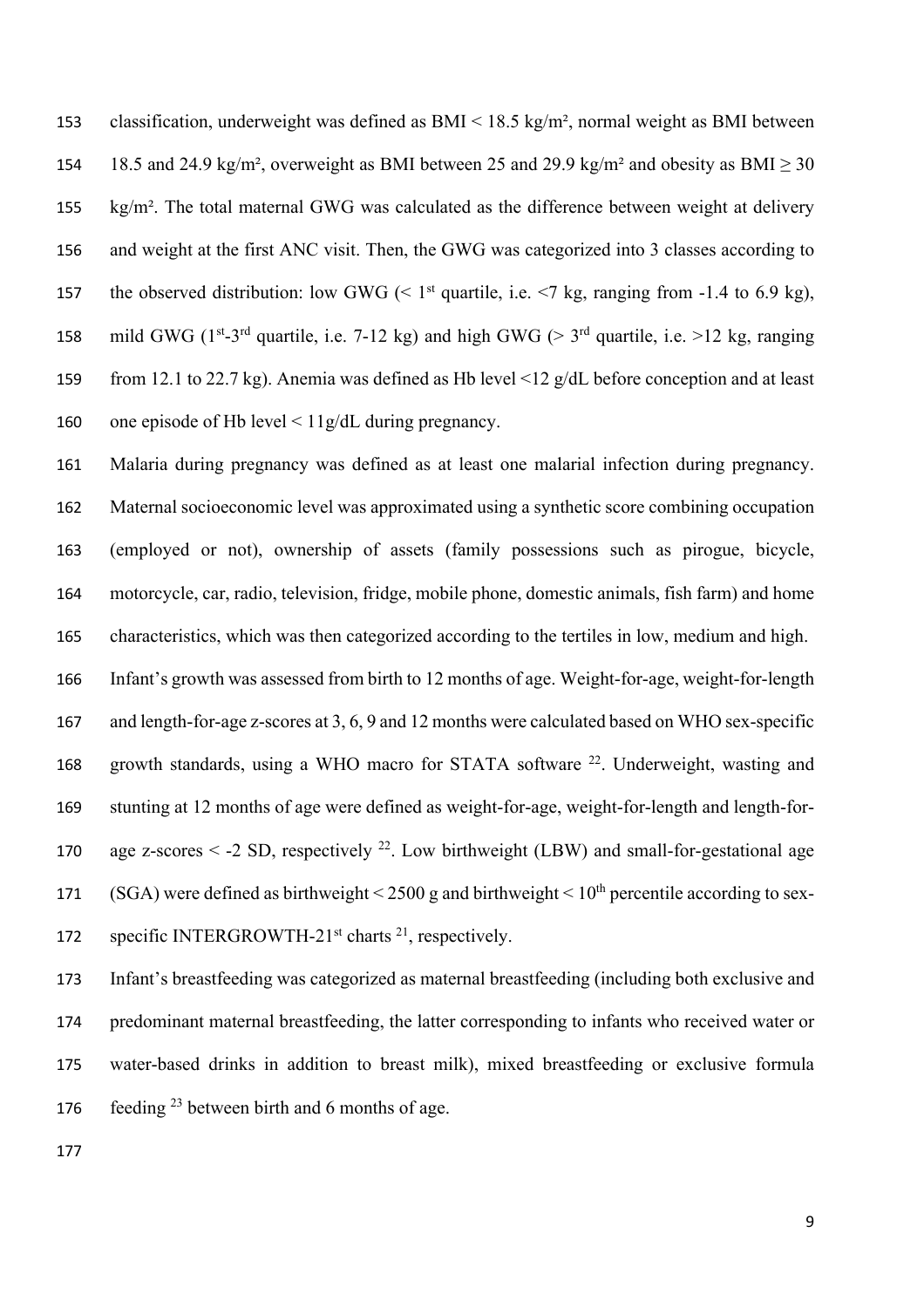#### **Statistical analysis**

 Firstly, we described the general characteristics of the mother-child pairs as well as infant's growth during the first year of life according to mother's anthropometric status before and during pregnancy. Differences in proportions and means were tested using Fisher exact and Anova tests, respectively. Secondly, we used a linear regression model to assess the association between mother's anthropometric status before conception and during pregnancy and birth weight and birth length. Thirdly, we used a linear mixed regression model with a random intercept at the individual level (considering that successive anthropometric measurements during follow-up in the same child were correlated) to assess the association between mother's anthropometric status before conception and during pregnancy and infant's raw weights and 188 lengths from birth to 12 months of age. To take into account the non-linearity of infant's growth, age and age-square were introduced in these models. At 12 months of age, we assessed the association between mother's anthropometric status before conception and during pregnancy and infant's underweight, stunting and wasting. Sensitivity analyses were performed using the 192 last pre-pregnancy BMI measured prior to pregnancy instead of BMI at the  $1<sup>st</sup>$  ANC visit. In addition, sensitivity analyses were conducted using weight and length z-scores at birth (z-scores 194 were defined according to WHO sex-specific growth standards  $^{22}$ ).

 In all models, the main exposure variables were maternal pre-pregnancy BMI and GWG. Potential confounders were maternal age, gravidity, birth interval, ethnicity, marital status, maternal socioeconomic and education level, household size, gestational conditions (malaria, hypertension), anemia (before and during pregnancy), study center as well as infant's sex, gestational age at birth, breastfeeding, vaccine coverage, anemia and clinical symptoms during the first year follow-up. All variables with a p-value below 0.2 in univariate analysis were included in the multivariate analysis. Then, the variables with a p-value less than 0.05 after a step-by-step backward selection procedure were kept in the multivariate model. Statistical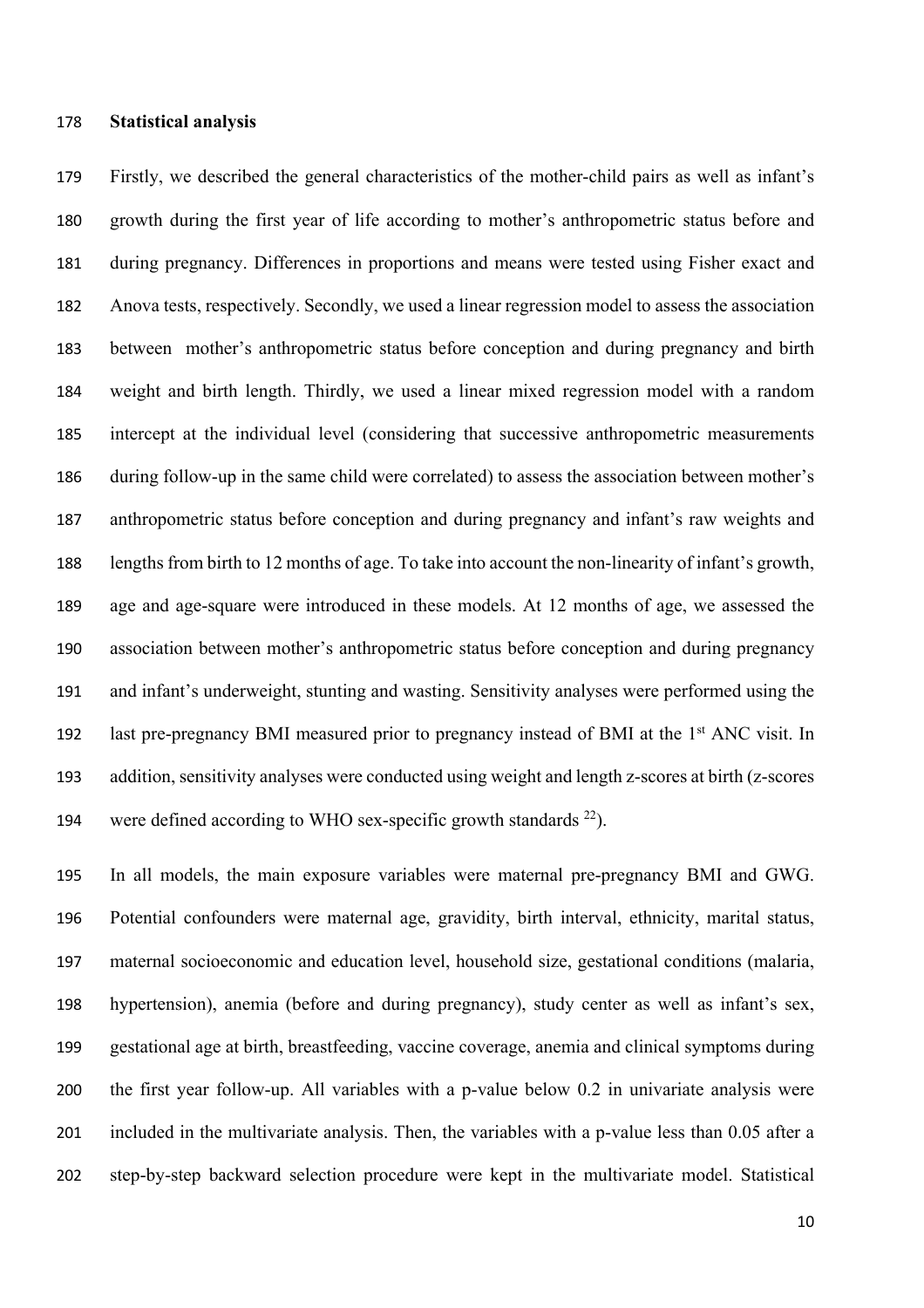analysis was performed with Stata version 13.1 for Windows (Stata Corp., College Station, TX).

## **Ethics statement**

 The Ethics Committee of the Institut des Sciences Biomédicales Appliquées in Benin approved 207 RECIPAL (decision  $N^{\circ}$  39 of 05/16/2014) and SEPSIS (decision  $N^{\circ}$ 85 of 04/05/2016) projects. Women and their infants were included after providing a signed written informed consent for each project.

## **RESULTS**

## **Study profile**

 Figure 1 presents the flowchart of the study. Out of a total of 1214 women of reproductive age enrolled in the RECIPAL study, 411 became pregnant. Among them, 273 were followed until delivery and 260 gave birth to a live singleton. At birth, 3, 6, 9 and 12 months of age, 260, 154, 139, 136 and 155 infants had anthropometric measurements, respectively. The main reasons for missing anthropometric data were migration of the family outside the study area and infant death before 1 year of age mainly due to severe anemia (n=13). Baseline characteristics of mother-infant pairs who completed the 12 month-follow-up and those who did not were compared. We did not evidence any difference in pre-pregnancy BMI (22.9 vs 23.0 kg/m², 221 p=0.80) or GWG (9.0 vs 9.8 kg, p=0.20) between groups. Also, they did not differ in terms of maternal age, gravidity, education, socioeconomic status. The only statistically difference related to ethnicity (67% vs. 85% of Toffin in, respectively, children who completed, or not, 224 the follow-up,  $p=0.001$ ).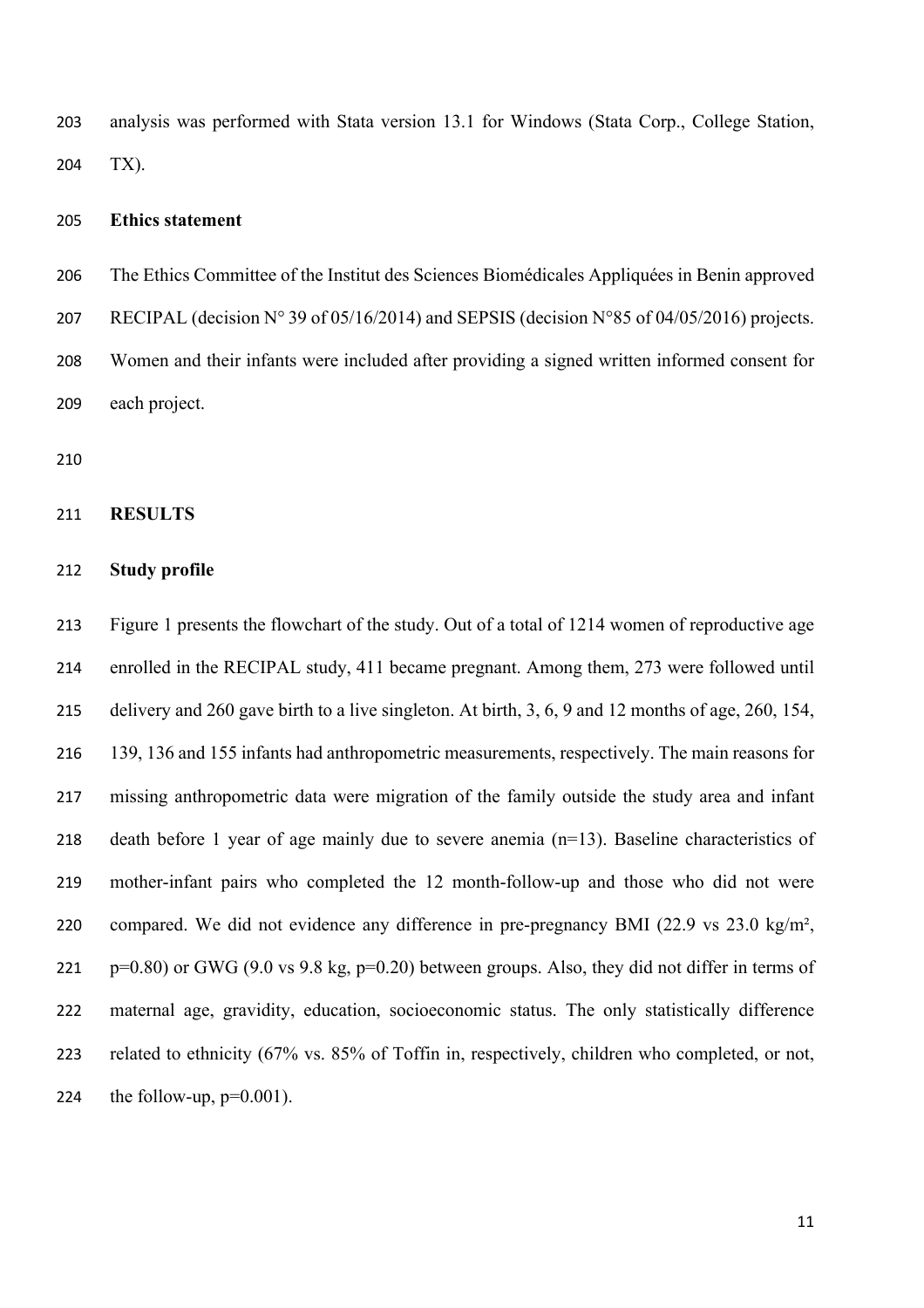# **General characteristics of the study population and according to maternal anthropometric status**

 Before conception, 8.9% and 23.8% of women were affected by underweight and overweight/obesity, respectively, and 58.1% had anemia. During pregnancy, the mean (SD) GWG was 9.2 (4.1) kg. A total of 8.5% of infants were born prematurely (< 37 weeks of gestation). Mean (SD) weight and length at birth were 3029 (413) g and 48.6 (2.0) cm. At 12 months of age, 17.7%, 21.8% and 10.2% of infants were affected by underweight, stunting and wasting, respectively. Between birth and 6 months of age, the majority of infants (96.5%) were breastfed (including exclusive and predominant maternal breastfeeding) and none received exclusive formula feeding. From birth to 12 months of age, 63.1% of infants presented clinical symptoms and 95 % received all the recommended vaccinations for their age (data not shown).

 In Table 1, the baseline characteristics of the mother-infant pairs included in this analysis were compared according to maternal anthropometric status before and during pregnancy. In particular, women were more likely to be primigravid and of a young age in the lowest pre- pregnancy BMI categories. In addition, GWG decreased significantly with increasing pre-pregnancy BMI.

# **Differences in infant's anthropometric measurements according to maternal anthropometric status before conception and during pregnancy: descriptive data**

 Mean weight and length at birth, 3, 6, 9 and 12 months were compared according to maternal pre-pregnancy BMI and GWG (Table 2 and Figure 2). At birth, the infant's weight increased with increasing maternal pre-pregnancy BMI and GWG (2835 g for underweight to 3134 g for 246 obesity, p=0.056, and 2979 g for low GWG to 3223 g for high GWG, p<0.001), but this variation was only marginally significant for pre-pregnancy BMI. The proportion of infants 248 affected by LBW and SGA decreased with increasing maternal GWG; although same trends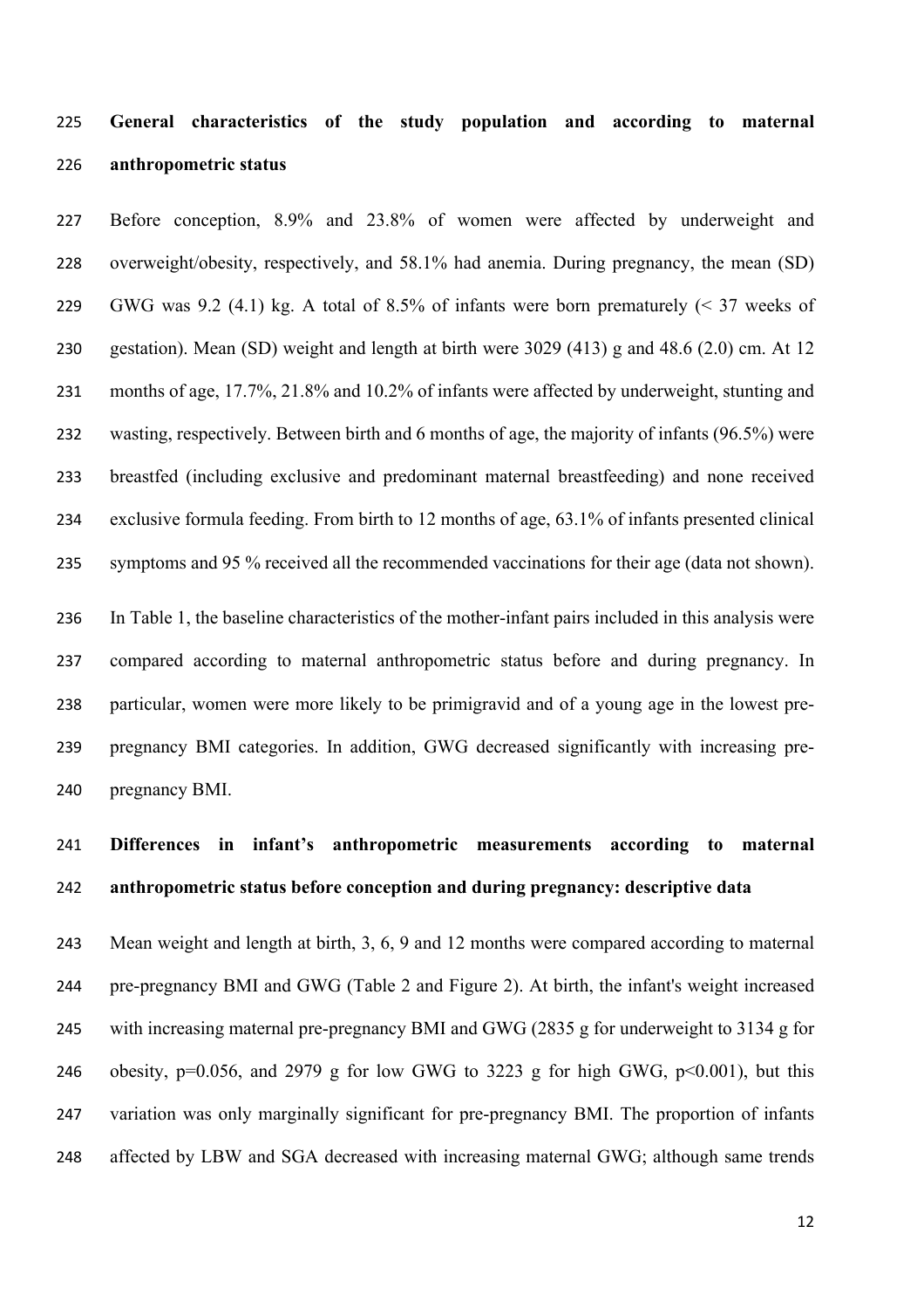were observed with pre-pregnancy BMI, they were not statistically significant. Infants born from mothers with overweight and normal weight seemed to have comparable weight-growth trajectory from birth to 12 months. In contrast, infants born from mothers with underweight and obesity seemed to have lower and higher weight-growth trajectories, respectively (Figure 2). Same trends were observed for infants' length according to pre-pregnancy BMI, but the differences in length-growth trajectory were less pronounced. Finally, infants born from mothers with a high GWG seemed to have higher weight and length growth trajectories compared to infants born from mothers with a low or mild GWG (Figure 2).

# **Relationship between infant's anthropometric measurements, at birth and from birth to 12 months, and maternal anthropometric status before conception and during pregnancy: regression models**

#### *At birth*

 In multivariate analysis, we showed a statistically significant effect of both maternal pre- pregnancy BMI and GWG on infant's weight and length at birth (Table 3). Indeed, infants born from mothers who were affected by underweight before conception had a significantly lower 264 birthweight than infants born from mothers with a normal weight  $(-164 \text{ g}, \text{p}=0.024)$ . Infants born from women with overweight or obesity had a higher birthweight compared to infants born from women with a normal weight, but only the first association was statistically 267 significant (+119 g, p=0.045 and +123 g, p=0.091, for women with overweight and obesity respectively). Obesity before conception was also associated with a higher infant's length at birth (+0.94 cm, p=0.042). A high GWG was significantly associated with both higher weight 270 and length at birth compared to mild GWG  $(+199 \text{ g}, \text{ p} < 0.001 \text{ and } +0.81 \text{ cm}, \text{ p} = 0.005,$  respectively). The other factors significantly associated with both a higher weight and a higher length at birth were birth interval (12-24 and > 24 months) and increasing gestational age at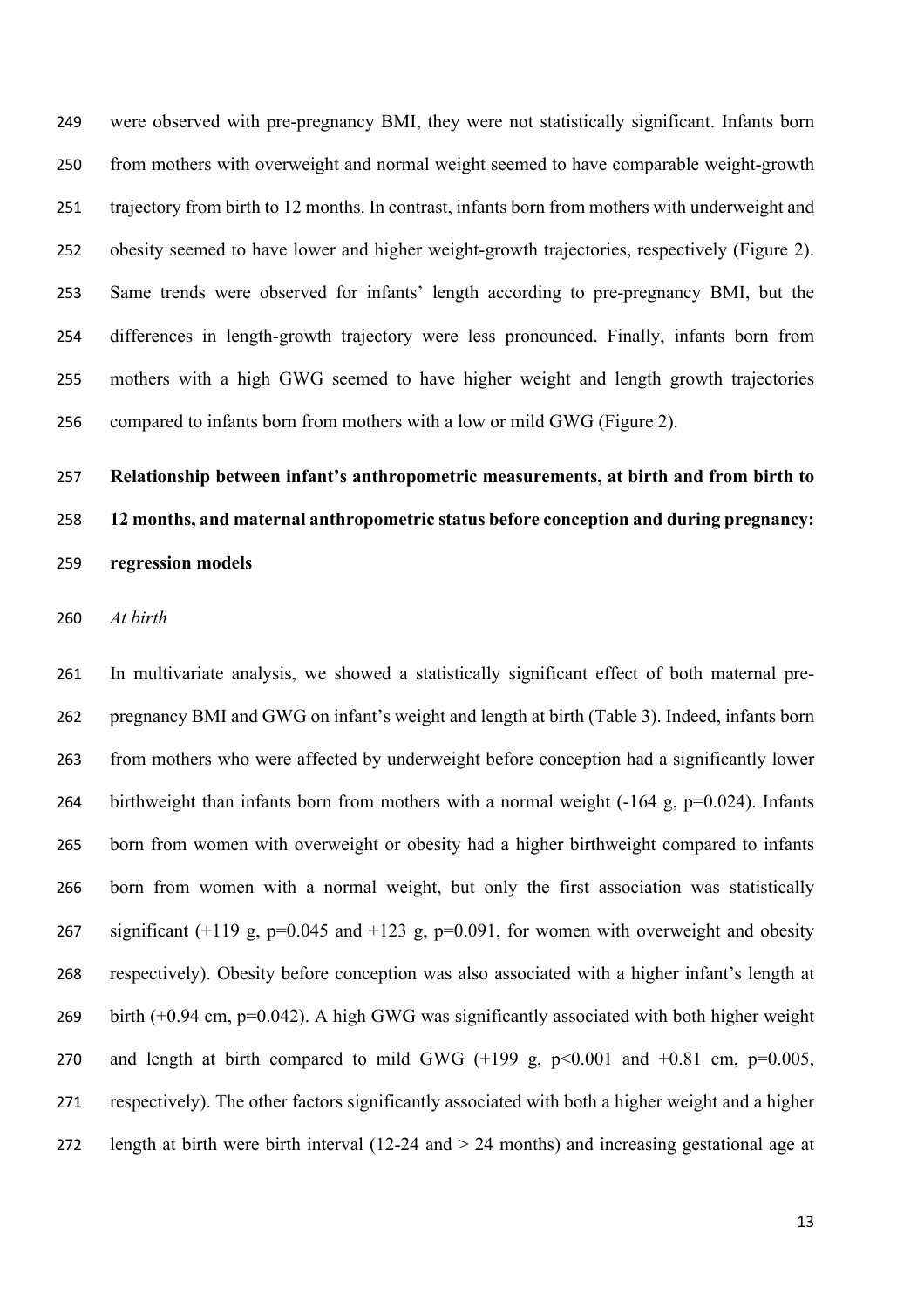birth (Supplementary table S1). Sensitivity analyses using weight and length z-scores at birth did not change our results (data not shown).

*From birth to 12 months of age*

 Infants born from mothers who were affected by underweight before conception or with a low GWG had a significantly lower weight from birth to 1 year of age compared to infants born 278 from mothers with a normal weight or a mild GWG  $(-342 \text{ g}, \text{p}=0.017 \text{ and } -237 \text{ g}, \text{p}=0.021$ , respectively) (Table 4). In contrast, obesity before conception and a high GWG (compared to a normal weight and a mild GWG) were both associated with a significantly higher weight during 281 the first year of life  $(+384 \text{ g}, \text{p}=0.027 \text{ and } +287 \text{ g}, \text{p}=0.007 \text{, respectively})$ . Same trends were observed for infant's length, which was higher in case of mothers with obesity before conception and with a high GWG (Table 4). The other factors significantly associated with a lower weight and length during the first year of life were maternal age (>30 years old) and female sex, while a higher gestational age at birth was associated with a higher weight and length in infancy (Supplementary table S2). Sensitivity analyses using the last BMI measured prior to pregnancy yielded similar results (data not shown).

 At 12 months of age, underweight before conception was significantly associated with a higher risk of stunting in infants (adjusted Odds Ratio (aOR)= 3.98, p=0.049), while high GWG was 290 associated with a lower risk of underweight in infants ( $aOR = 0.09$ ,  $p=0.030$ ) (Table 5).

#### **DISCUSSION**

 In this analysis of fetal outcomes and subsequent growth within a mother-child cohort, our results showed an independent association between maternal anthropometric status before and during pregnancy and infant's weight and length at birth and during the first year of life. In particular, maternal underweight before conception was associated with a lower infant's weight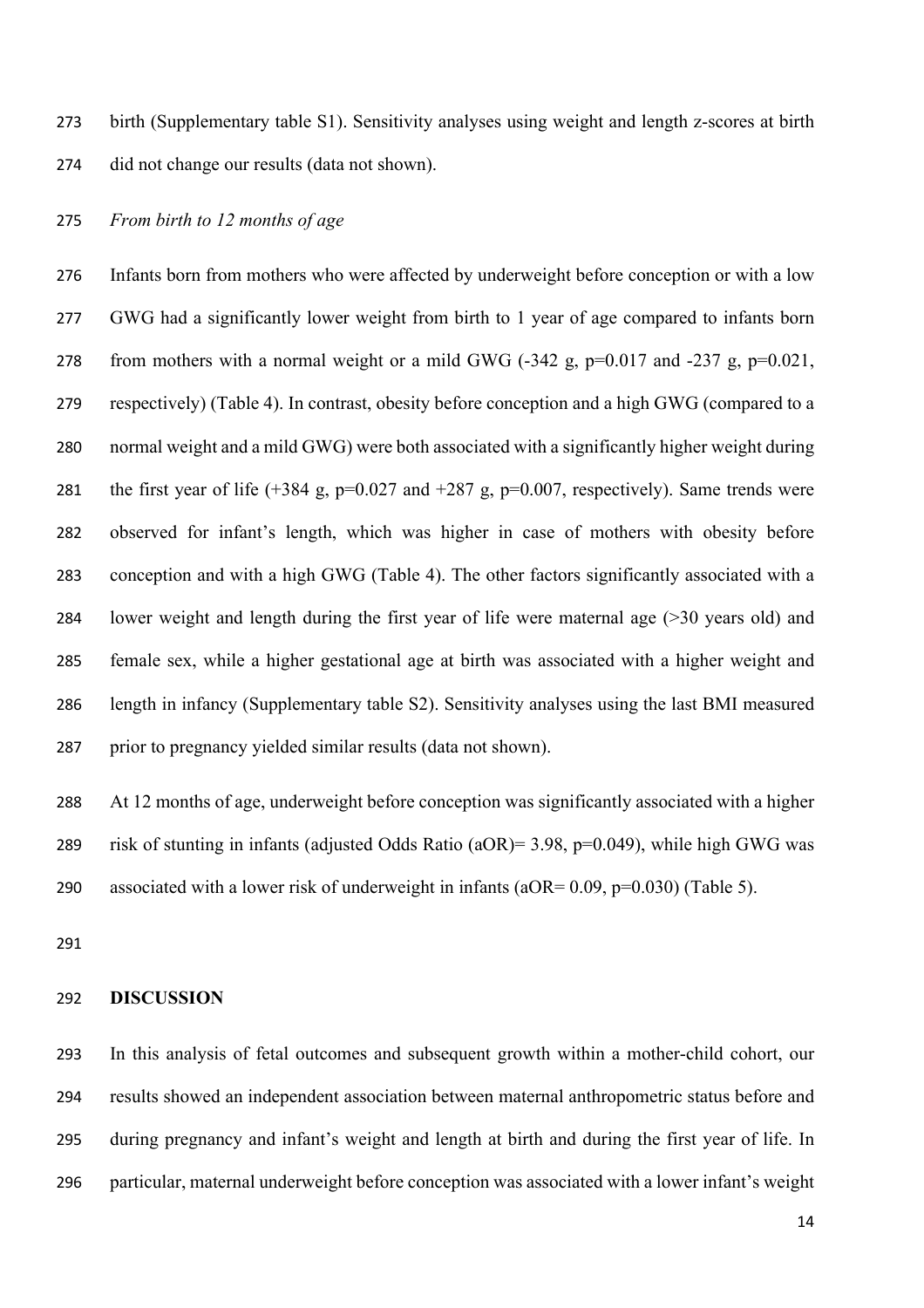at birth and during the first year of life as well as with a higher risk of stunting at 1 year old. In addition, obesity before conception and a high GWG were associated with a higher infant's length at birth and during the first year of life as well as with a higher infant's weight from birth to 12 months of age.

 The main strengths of our work were that maternal anthropometric status was assessed prospectively from the preconception period to delivery, and that a large number of other potential determinants of infant's growth during pregnancy and in infancy were taken into account in the analysis. Furthermore, we were able to assess the association between maternal anthropometric status and infant growth not only at birth, but also in the postnatal period from birth to 12 months using data collected longitudinally.

 We chose to use BMI at the 1<sup>st</sup> ANC visit instead of BMI at enrolment in the preconceptional cohort for three main reasons: first, there was a high variability in time-to-pregnancy (mean 309 (interquartile range) =  $3.9$  (0.6-21.2) months in women who became pregnant), with variations in women's weight between inclusion in the preconception period and the beginning of 311 pregnancy. Second, the  $1<sup>st</sup> ANC$  visit was performed very early in pregnancy at a mean (SD) of 312 6.7 ( $\pm$  2.1) weeks, allowing us to use BMI at the 1<sup>st</sup> ANC visit as a proxy for BMI before 313 . conception . Finally, this allowed us to have a more complete data set. Sensitivity analyses using last BMI measured in the preconceptional period yielded similar results.

 Underweight and overweight/obesity before conception was highly prevalent in our cohort, affecting 1 in 3 women (32.7%). The variation in infant's weight and length related to mother's poor anthropometric status seemed to be higher for pre-pregnancy BMI (+/- 300-400 g and  $+1.20$  cm) than for GWG ( $+/- 200-300$  g and  $+1$  cm), highlighting the importance of the preconception period.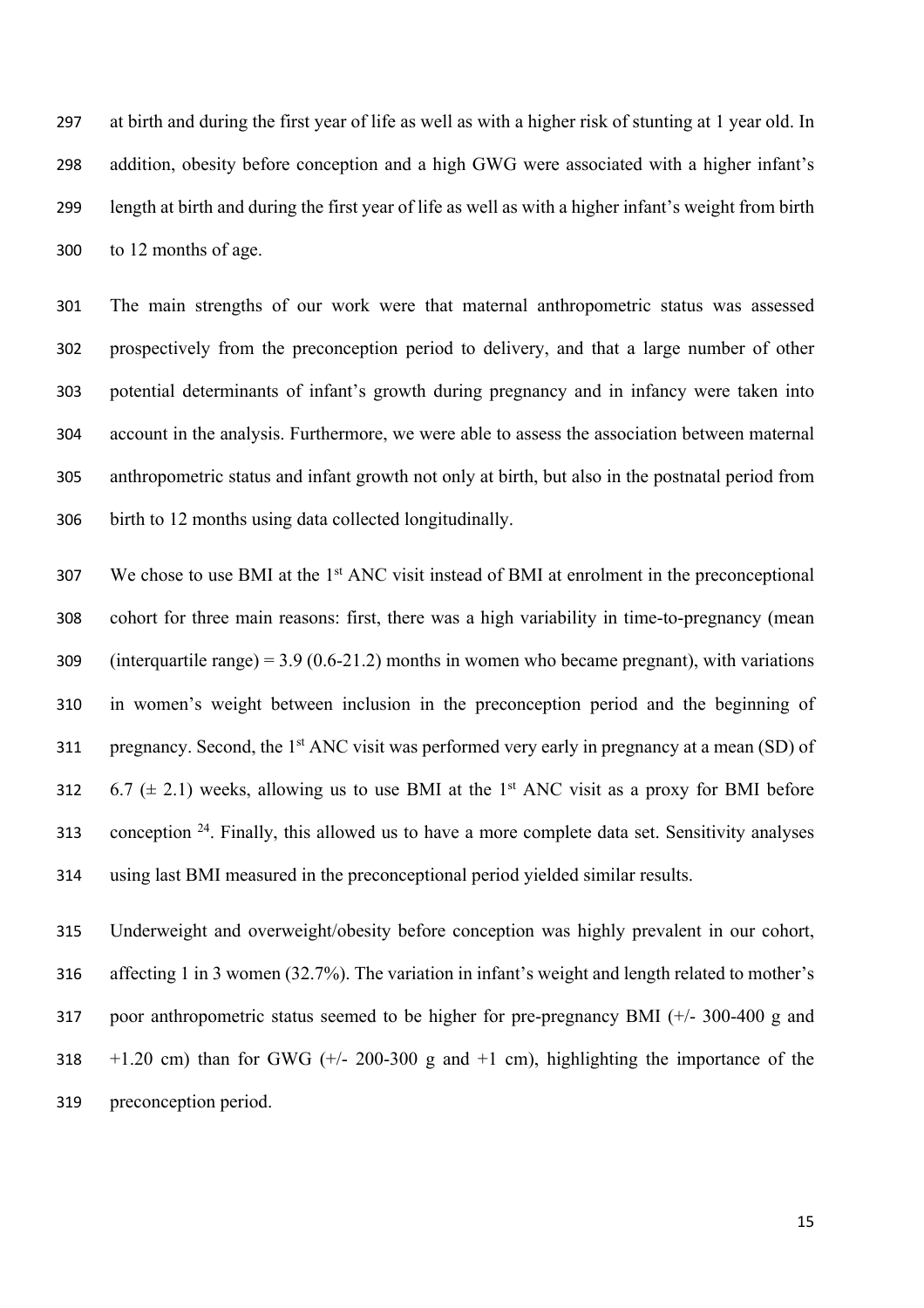Our results are consistent with the literature. Indeed, most of the previous studies conducted in HICs, and the few carried in Asia and Latin America, reported an association between high values of maternal BMI, particularly during pregnancy, and a high birthweight or a higher risk 323 of obesity in child- and adulthood  $12,13,25-27$ . In a study conducted in USA, in which pre- pregnancy BMI was self-reported, a pre-pregnancy BMI > 25 kg/m² or an excessive GWG was 325 associated with higher z-scores for birth weight and weight-for-age at 3 months  $^{13}$ . Also, one of the largest cohort including 38,539 mother-child pairs in China, showed that pre-pregnancy overweight/obesity and excessive GWG were associated with higher weight and length at birth 328 and in the first year of life  $^{28}$ . Concerning mother's underweight, recently in France, "the EDEN mother-child cohort" reported an association between mothers affected by underweight before conception and a low birthweight, a low weight and a low instantaneous weight-growth velocity 331 in infants at 3 months of age . Besides, infant's nutritional status early in life has been shown to be predictive of growth and chronic diseases later in life. In particular, overweight/obesity or a higher weight gain in infancy have been associated with an increased risk of obesity in 334 adulthood  $30,31$ . Studies in HICs have also suggested a link between maternal obesity during 335 pregnancy and a higher risk of stunting early in life , which we did not find. In our study, infants born from women with obesity before pregnancy had higher weight and length during the first year of life. Our analysis focused on preconceptional maternal obesity, with possibly a different effect of the mother's anthropometric status depending on the period considered (preconception or early pregnancy vs. last trimester of pregnancy) .

 In SSA, most studies have assessed the effect of maternal anthropometric status during 341 pregnancy on infant growth at birth, yielding comparable results as in our study . In particular, 342 in studies conducted in Sudan , Ghana  $35$  and South Africa  $36$ , obesity during pregnancy was associated with macrosomia at birth. Gondwe *et al.* in Malawi reported a higher risk of stunting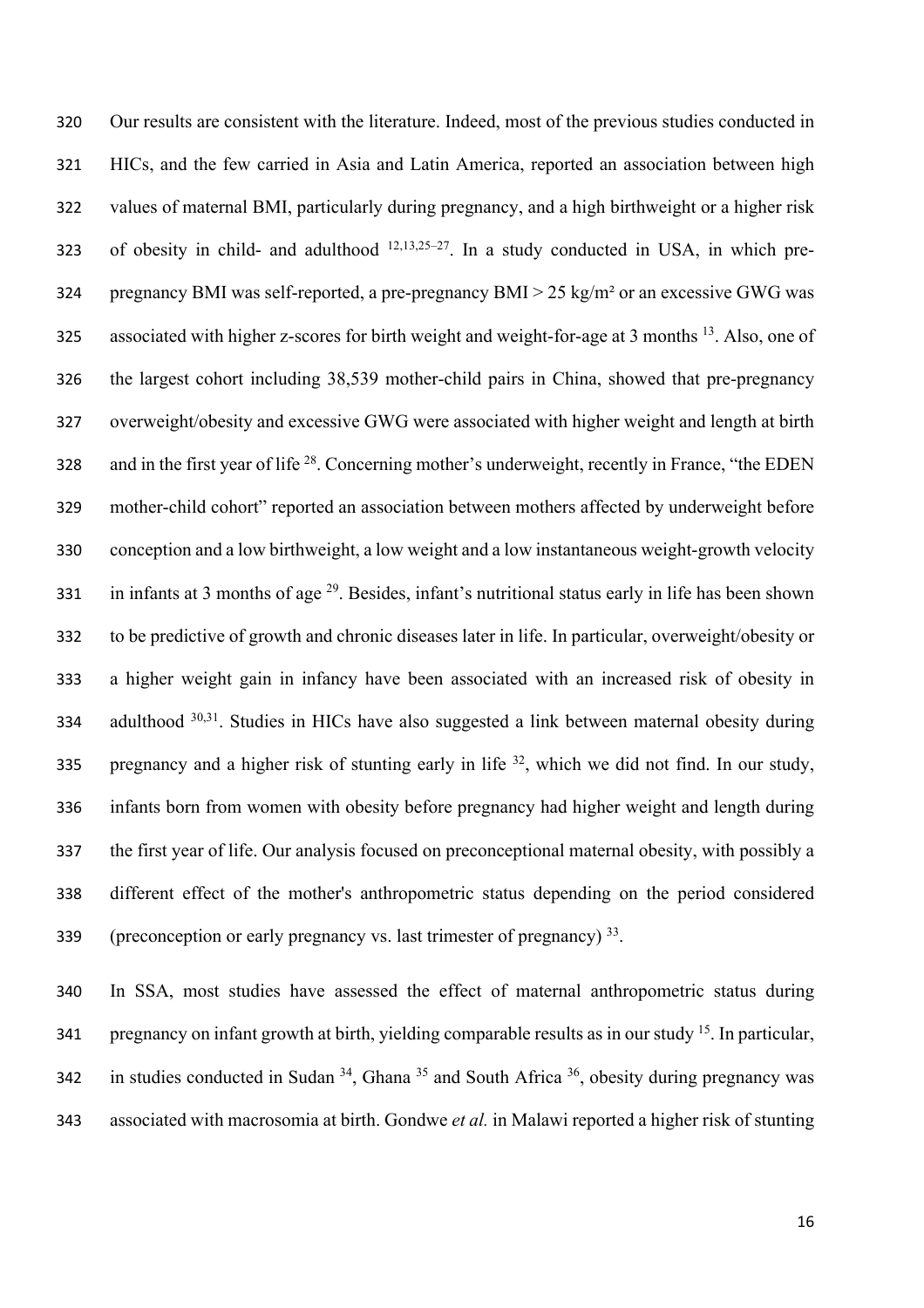at birth in infants born from underweight mothers during pregnancy as well as an association 345 between inadequate GWG and a higher risk of LBW and  $SGA^{37}$ .

 In our study, the infant's growth trajectory differed strongly as early as birth between infants born from mothers affected by obesity vs. underweight, suggesting the effect of early maternal determinants. This observation is in line with the DOHaD concept. Different underlying pathophysiological mechanisms, including epigenetic changes, have been proposed to explain 350 the impact of maternal determinants on child and adult health  $^{7,38,39}$ . Epigenetics has mainly been documented in animals, with the demonstration of changes in body's structure and functions related to epigenetic modifications after fetal undernutrition (either by maternal 353 undernutrition or by fetal growth restriction)  $40,41$ . In humans, epigenetic changes related to maternal nutrition have also been shown in newborns conceived during the hungry vs. the 355 harvest season and in offspring of women exposed to the Dutch famine .

 Although maternal supplementation during pregnancy has been associated with a reduction of both maternal nutritional deficiencies and LBW, it did not appear to have any beneficial effects 358 on childhood survival, growth, blood pressure, respiratory and neurocognitive outcomes . Studies in Taiwan<sup>44</sup> and USA<sup>45</sup> have found an increased birthweight in subsequent babies from mothers that were supplemented in micro/macronutrients for several months after the birth of their first baby. Our results support preventive interventions started prior to conception or even early in pregnancy to improve nutritional status of women such as supplementation or preventive strategies against malaria and helminthic diseases, which could influence nutritional 364 status .

 Our study has some limitations that should be considered. First, we were not able to take into account paternal BMI, which has been associated with offspring's anthropometrics from birth 367 to 12 months of age, independently of maternal BMI  $^{29,47}$ . Second, GWG was not assessed regarding adequate/recommended gain vs. inadequate gain, as proposed by the Institute of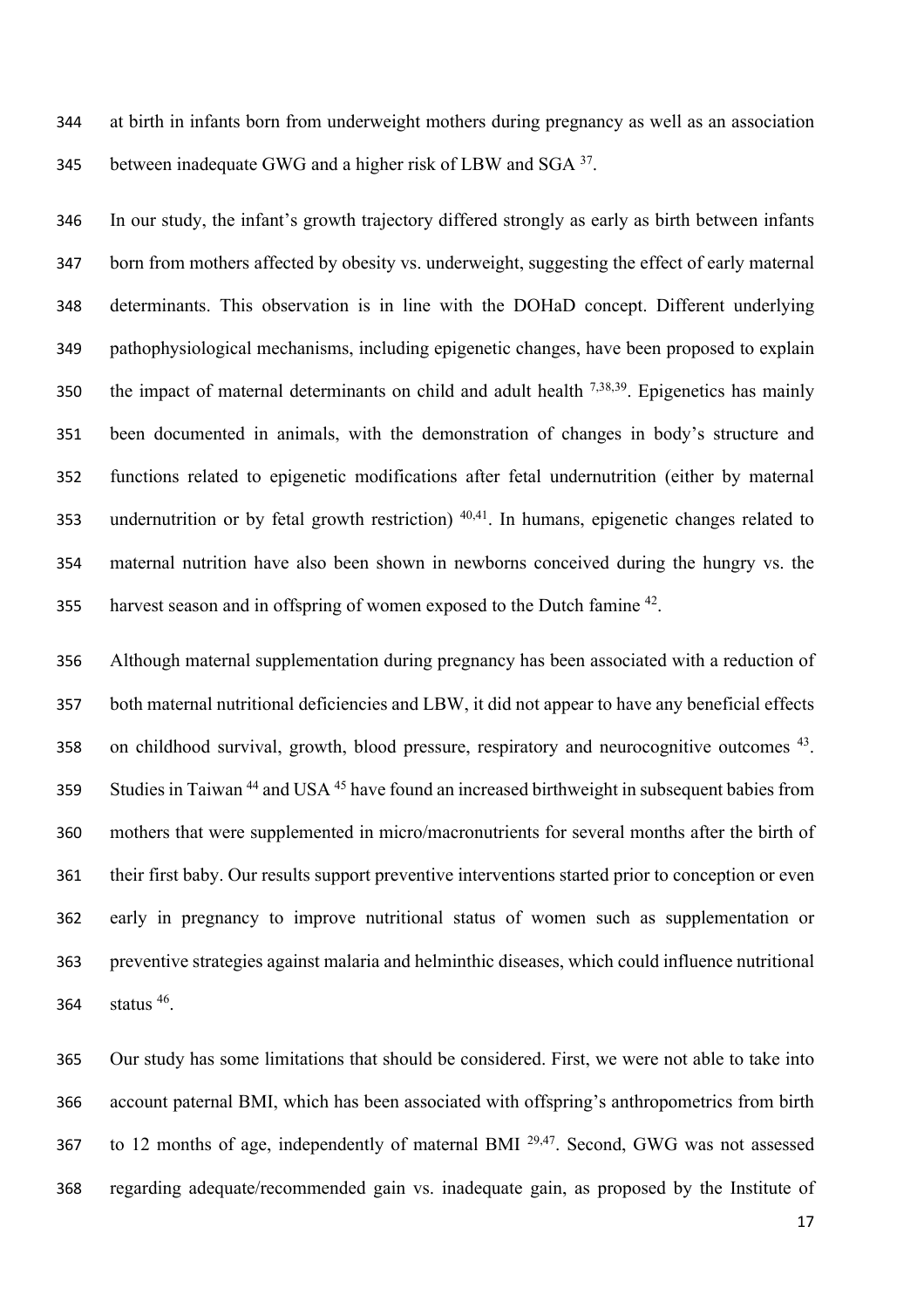369 Medicine (IOM) 2009 guidelines <sup>48</sup>. Women were classified according to their relative GWG. Using IOM guidelines would have required stratifying on pre-pregnancy BMI because of the strong correlation between pre-pregnancy BMI and GWG. This analysis could not be performed because of our small sample size. Finally, apart breastfeeding practices, infant's dietary intakes—which also influence infant's growth—were not taken into account in the analysis.

 In conclusion, we showed that pre-pregnancy BMI as well as GWG were independently associated with infant's weight and length at birth and in the first year of life. According to WHO standards, 22% of infants were affected by stunting at 12 months of age with a higher risk in infants born from mothers with underweight before conception. These results reinforce the need for improving maternal nutritional conditions as early as in the preconception period 379 .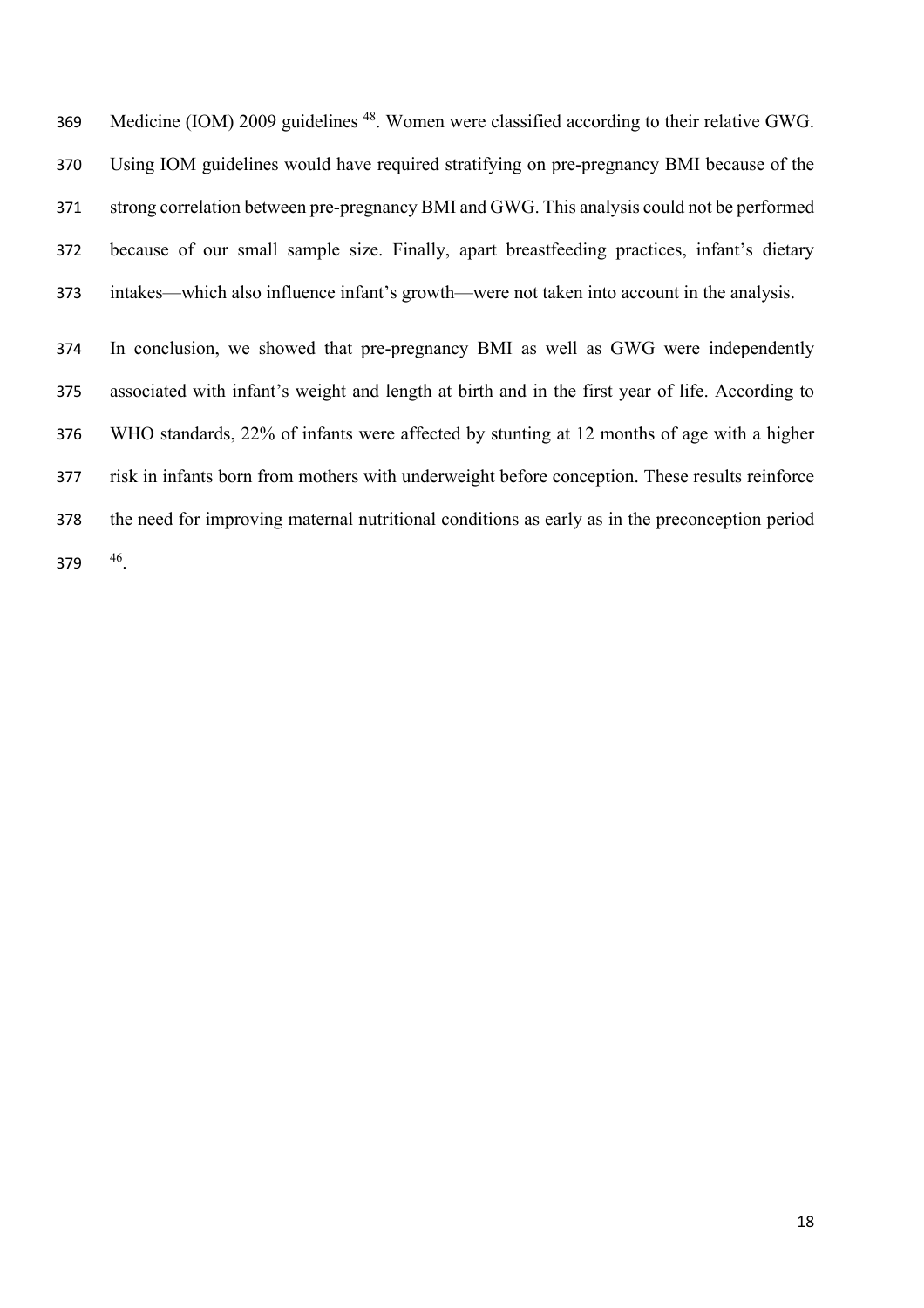## **Conflict of interest**

None declared

### **Financial support**

 This work was supported by the French Agence Nationale de la Recherche [ANR-13-JSV1- 0004, grant 2013], the Fondation Simone Beer under the auspices of the Fondation de France [00074147, grant 2017] and bioMérieux.

#### **Acknowledgments**

GA, MC and VB conceived and designed the study with substantial inputs from BH and YM-

P. GA and VB analyzed the data. GA, NF, MA, UA, EY, DD, LD, AG, SE, AP, LG, PT, AM,

 YM-P, MC and VB contributed reagents/materials/analysis tools. GA, MC and VB drafted and finalized the manuscript. The final manuscript was read and approved by all authors.

 We thank Cyrille Delpierre and Anne Forhan for their contribution to this work. We are extremely grateful to all families who took part in this study, the midwives, nurses and community-health workers for recruiting and following them, and the whole RECIPAL and SEPSIS team, including research scientists, engineers, technicians, managers. GA was funded by the Fondation pour la Recherche Médicale (FRM grant number ECO20160736054 to GA) for PhD scholarship.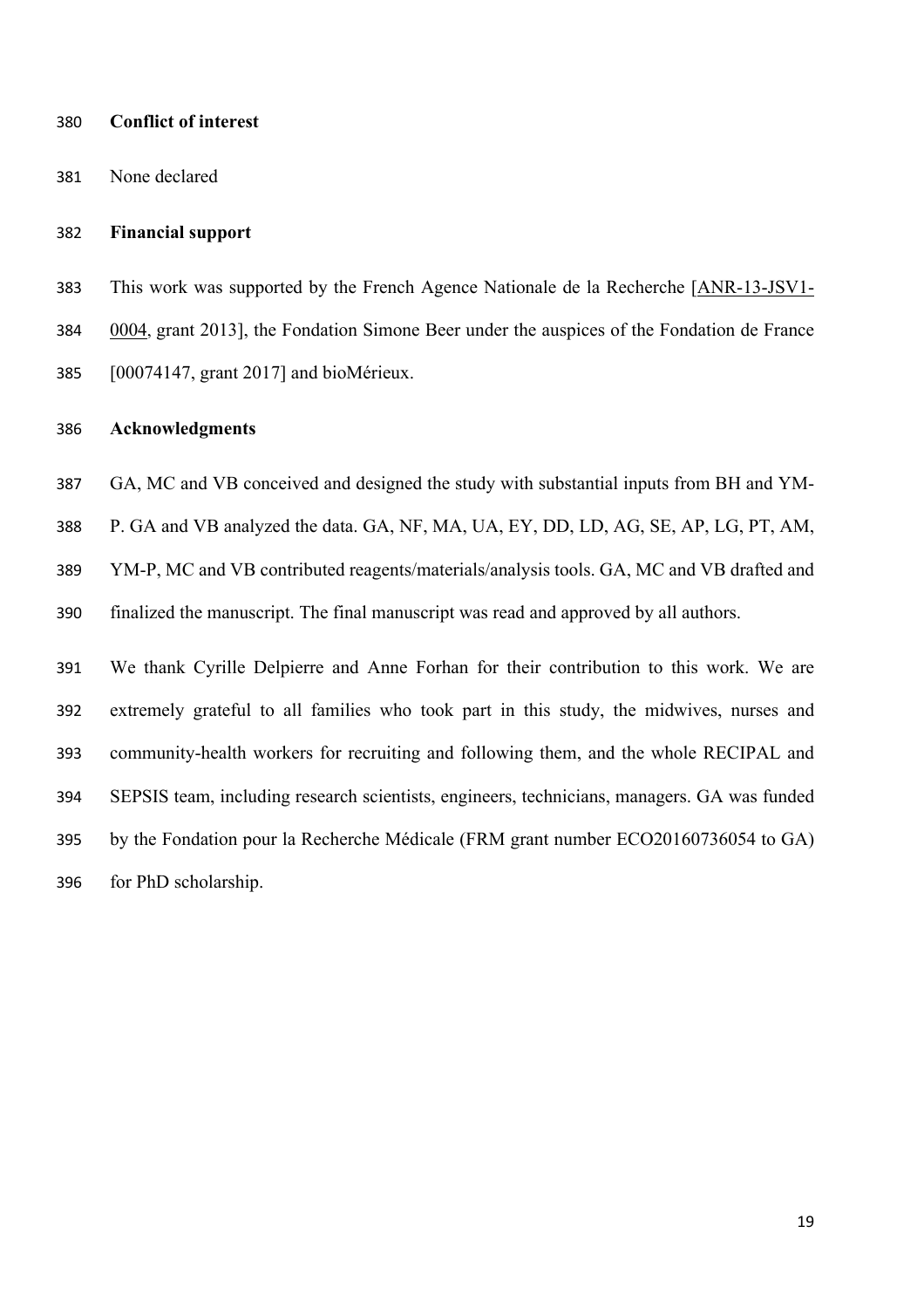#### **References**

|     |  |  |  | 398 1. Barker DJP. The origins of the developmental origins theory. J Intern Med. |  |  |  |
|-----|--|--|--|-----------------------------------------------------------------------------------|--|--|--|
| 399 |  |  |  | 2007;261(5):412-417. doi:10.1111/j.1365-2796.2007.01809.x                         |  |  |  |

- 2. Stephenson J, Heslehurst N, Hall J, et al. Before the beginning: nutrition and lifestyle in the preconception period and its importance for future health. *Lancet Lond Engl*. 2018;391(10132):1830-1841. doi:10.1016/S0140-6736(18)30311-8
- 3. Fleming TP, Watkins AJ, Velazquez MA, et al. Origins of lifetime health around the time of conception: causes and consequences. *Lancet Lond Engl*. 2018;391(10132):1842-1852. doi:10.1016/S0140-6736(18)30312-X
- 4. Poston L, Caleyachetty R, Cnattingius S, et al. Preconceptional and maternal obesity: epidemiology and health consequences. *Lancet Diabetes Endocrinol*. 2016;4(12):1025- 1036. doi:10.1016/S2213-8587(16)30217-0
- 5. Kind KL, Moore VM, Davies MJ. Diet around conception and during pregnancy--effects on fetal and neonatal outcomes. *Reprod Biomed Online*. 2006;12(5):532-541.
- 6. Kwong WY, Wild AE, Roberts P, Willis AC, Fleming TP. Maternal undernutrition during the preimplantation period of rat development causes blastocyst abnormalities and programming of postnatal hypertension. *Dev Camb Engl*. 2000;127(19):4195-4202.
- 7. Woo Baidal JA, Locks LM, Cheng ER, Blake-Lamb TL, Perkins ME, Taveras EM. Risk Factors for Childhood Obesity in the First 1,000 Days: A Systematic Review. *Am J Prev*
- *Med*. 2016;50(6):761-779. doi:10.1016/j.amepre.2015.11.012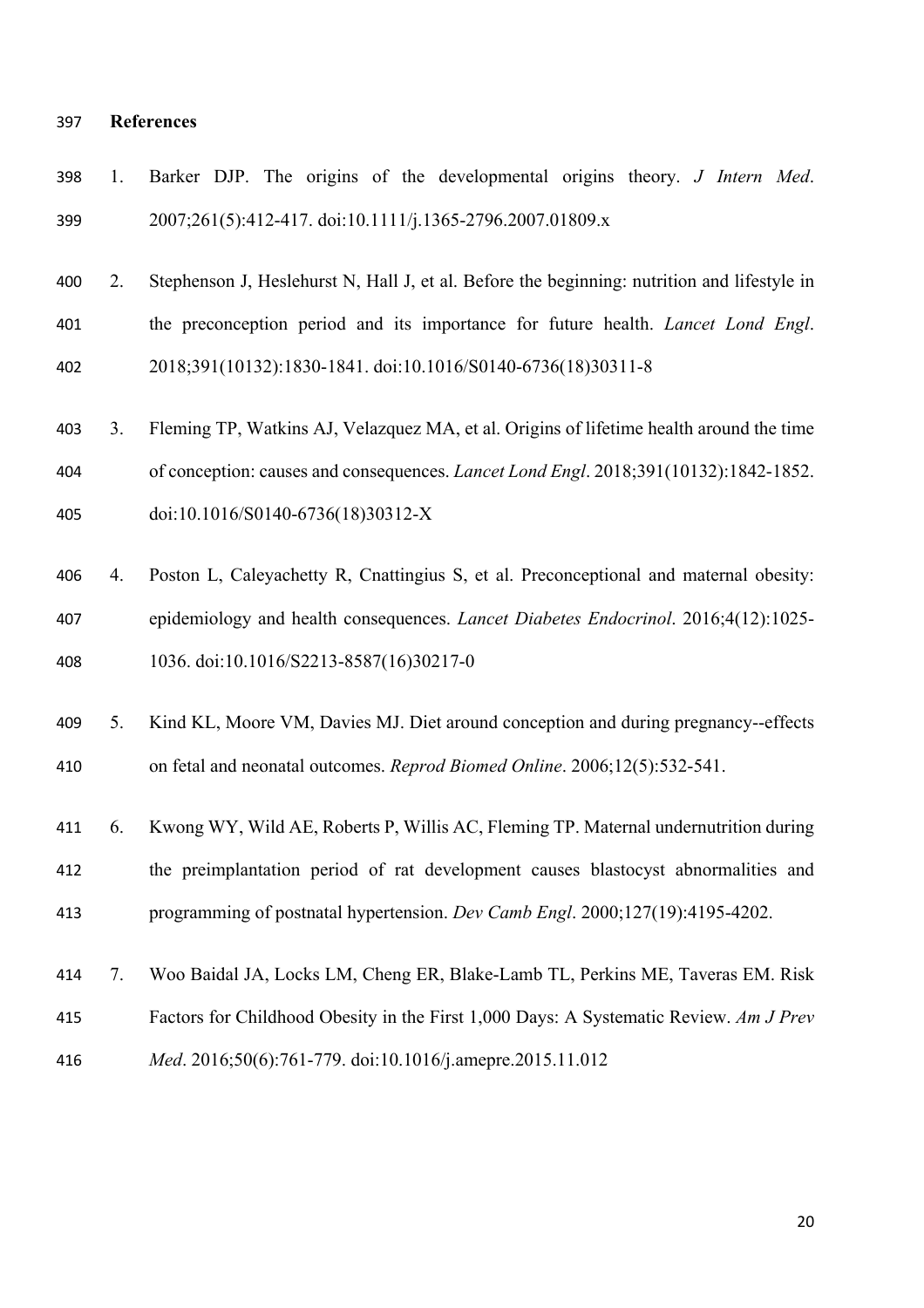| 417 8. | Dumas O, Varraso R, Gillman MW, Field AE, Camargo CA. Longitudinal study of       |
|--------|-----------------------------------------------------------------------------------|
| 418    | maternal body mass index, gestational weight gain, and offspring asthma. Allergy. |
| 419    | 2016;71(9):1295-1304. doi:10.1111/all.12876                                       |

- 9. Barker DJ, Winter PD, Osmond C, Margetts B, Simmonds SJ. Weight in infancy and death from ischaemic heart disease. *Lancet Lond Engl*. 1989;2(8663):577-580.
- 10. Osmond C, Barker DJ, Winter PD, Fall CH, Simmonds SJ. Early growth and death from cardiovascular disease in women. *BMJ*. 1993;307(6918):1519-1524.
- 11. Leonard SA, Petito LC, Rehkopf DH, Ritchie LD, Abrams B. Weight gain in pregnancy and child weight status from birth to adulthood in the United States. *Pediatr Obes*. 2017;12 Suppl 1:18-25. doi:10.1111/ijpo.12163
- 12. Yu Z, Han S, Zhu J, Sun X, Ji C, Guo X. Pre-pregnancy body mass index in relation to infant birth weight and offspring overweight/obesity: a systematic review and meta-analysis. *PloS One*. 2013;8(4):e61627. doi:10.1371/journal.pone.0061627
- 13. Subhan FB, Colman I, McCargar L, Bell RC, APrON Study Team. Higher Pre-pregnancy BMI and Excessive Gestational Weight Gain are Risk Factors for Rapid Weight Gain in Infants. *Matern Child Health J*. 2017;21(6):1396-1407. doi:10.1007/s10995-016-2246-z
- 14. Ramakrishnan U, Grant F, Goldenberg T, Zongrone A, Martorell R. Effect of women's nutrition before and during early pregnancy on maternal and infant outcomes: a systematic review. *Paediatr Perinat Epidemiol*. 2012;26 Suppl 1:285-301. doi:10.1111/j.1365- 3016.2012.01281.x
- 15. Rahman MM, Abe SK, Kanda M, et al. Maternal body mass index and risk of birth and maternal health outcomes in low- and middle-income countries: a systematic review and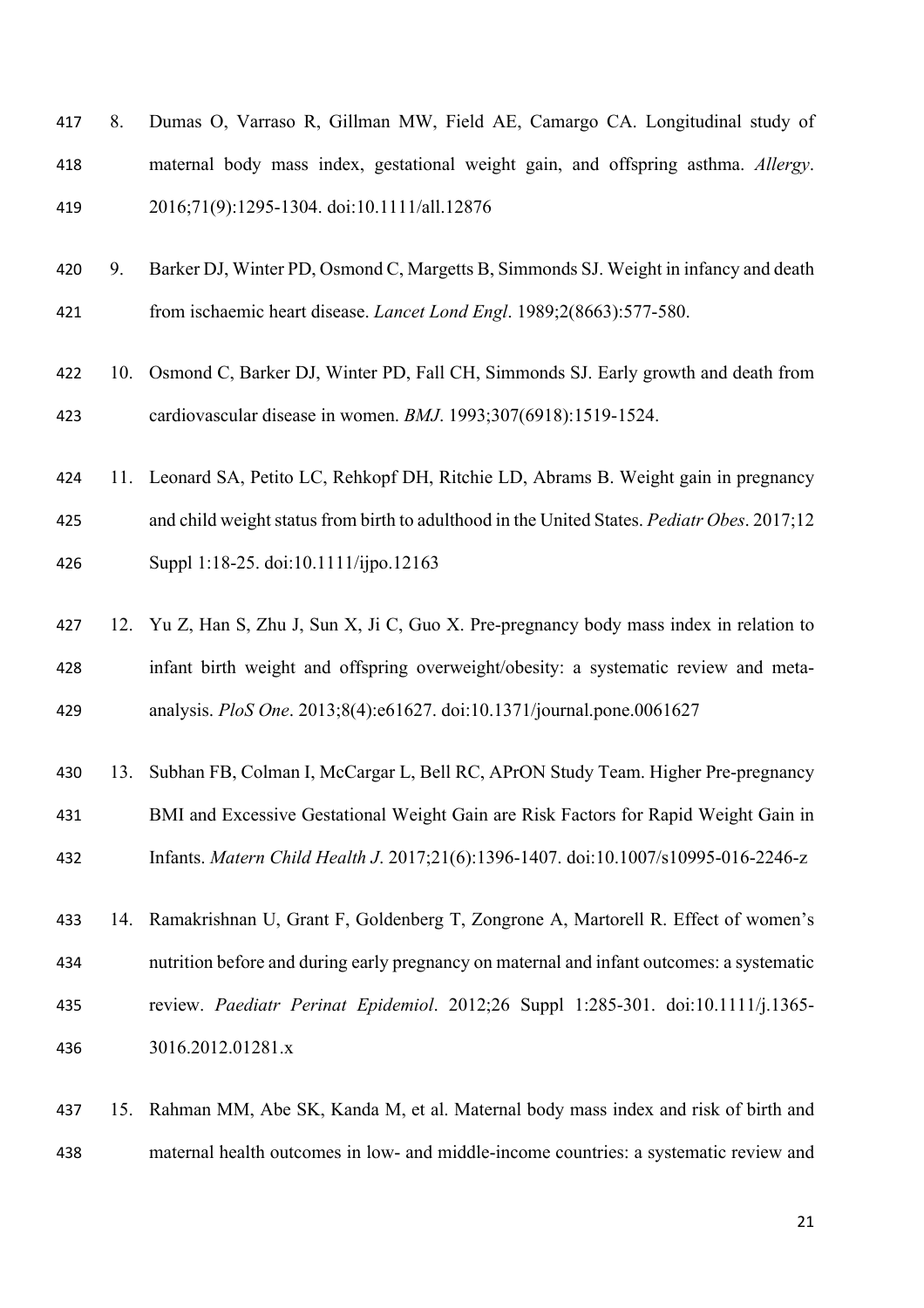| 439 |                       |  |  |  |  | meta-analysis. Obes Rev Off J Int Assoc Study Obes. 2015;16(9):758-770. |
|-----|-----------------------|--|--|--|--|-------------------------------------------------------------------------|
| 440 | doi:10.1111/obr.12293 |  |  |  |  |                                                                         |

| 441 | 16. Popkin BM, Adair LS, Ng SW. Global nutrition transition and the pandemic of obesity in       |
|-----|--------------------------------------------------------------------------------------------------|
| 442 | developing countries. Nutr Rev. 2012;70(1):3-21. doi:10.1111/j.1753-4887.2011.00456.x            |
| 443 | 17. Abrahams Z, McHiza Z, Steyn NP. Diet and mortality rates in Sub-Saharan Africa: stages       |
| 444 | in the nutrition transition. <i>BMC Public Health.</i> $2011;11:801$ . doi:10.1186/1471-2458-11- |
| 445 | 801                                                                                              |
| 446 | 18. Gayathri R, Ruchi V, Mohan V. Impact of Nutrition Transition and Resulting Morbidities       |

- on Economic and Human Development. *Curr Diabetes Rev*. 2017;13(5):452-460. doi:10.2174/1573399812666160901095534
- 19. Accrombessi M, Yovo E, Cottrell G, et al. Cohort profile: effect of malaria in early pregnancy on fetal growth in Benin (RECIPAL preconceptional cohort). *BMJ Open*. 2018;8(1):e019014. doi:10.1136/bmjopen-2017-019014
- 20. Lohman T, Roche A, Martorell R (eds). Anthropometric standardization reference manual. Champaign, IL: Human Kinetics, 1998.
- 21. Papageorghiou AT, Sarris I, Ioannou C, et al. Ultrasound methodology used to construct the fetal growth standards in the INTERGROWTH-21st Project. *BJOG Int J Obstet Gynaecol*. 2013;120 Suppl 2:27-32, v. doi:10.1111/1471-0528.12313
- 22. World Health Organization. Multicentre Growth Reference Study Group. WHO Child Growth Standards: Length/height-for-age, weight-for-age, weight-for-length, weight-for-height and body mass index-for-age: Methods and development, Geneva: World Health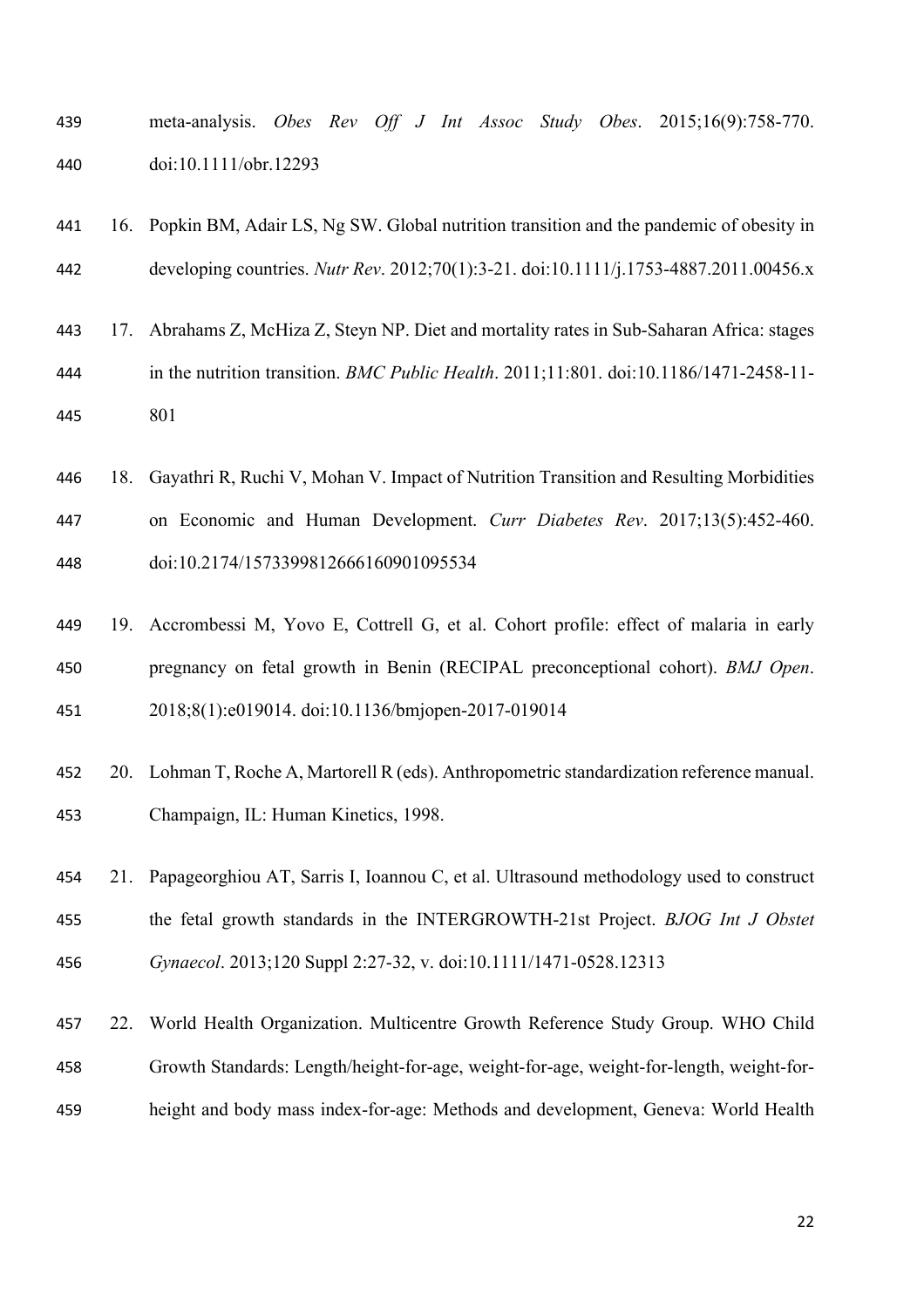| 460 | Organization, 2006. [Accessed 17 August 2017]. Available       |  |  |  | at: |
|-----|----------------------------------------------------------------|--|--|--|-----|
| 461 | http://www.who.int/childgrowth/standards/technical report/en/. |  |  |  |     |

23. World Health Organization. Indicators for assessing infant and young child feeding

 practices: conclusions of a consensus meeting held 6–8 November 2007 in Washington D.C. Geneva, Switzerland: WHO; 2008. [Accessed 19 September 2018]. Available at: 465 http://www.who.int/nutrition/publications/iycf\_indicators\_for\_peer\_review.pdf. 24. Accrombessi M, Fievet N, Yovo E, et al. Prevalence and Associated Risk Factors of

- Malaria in the First Trimester of Pregnancy: A Preconceptional Cohort Study in Benin. *J Infect Dis*. 2018;217(8):1309-1317. doi:10.1093/infdis/jiy009
- 25. Oken E, Taveras EM, Kleinman KP, Rich-Edwards JW, Gillman MW. Gestational weight gain and child adiposity at age 3 years. *Am J Obstet Gynecol*. 2007;196(4):322.e1-8. doi:10.1016/j.ajog.2006.11.027
- 26. Oken E, Rifas-Shiman SL, Field AE, Frazier AL, Gillman MW. Maternal gestational weight gain and offspring weight in adolescence. *Obstet Gynecol*. 2008;112(5):999-1006. doi:10.1097/AOG.0b013e31818a5d50
- 27. Wrotniak BH, Shults J, Butts S, Stettler N. Gestational weight gain and risk of overweight in the offspring at age 7 y in a multicenter, multiethnic cohort study. *Am J Clin Nutr*. 2008;87(6):1818-1824. doi:10.1093/ajcn/87.6.1818
- 28. Li N, Liu E, Guo J, et al. Maternal prepregnancy body mass index and gestational weight gain on pregnancy outcomes. *PloS One*. 2013;8(12):e82310. doi:10.1371/journal.pone.0082310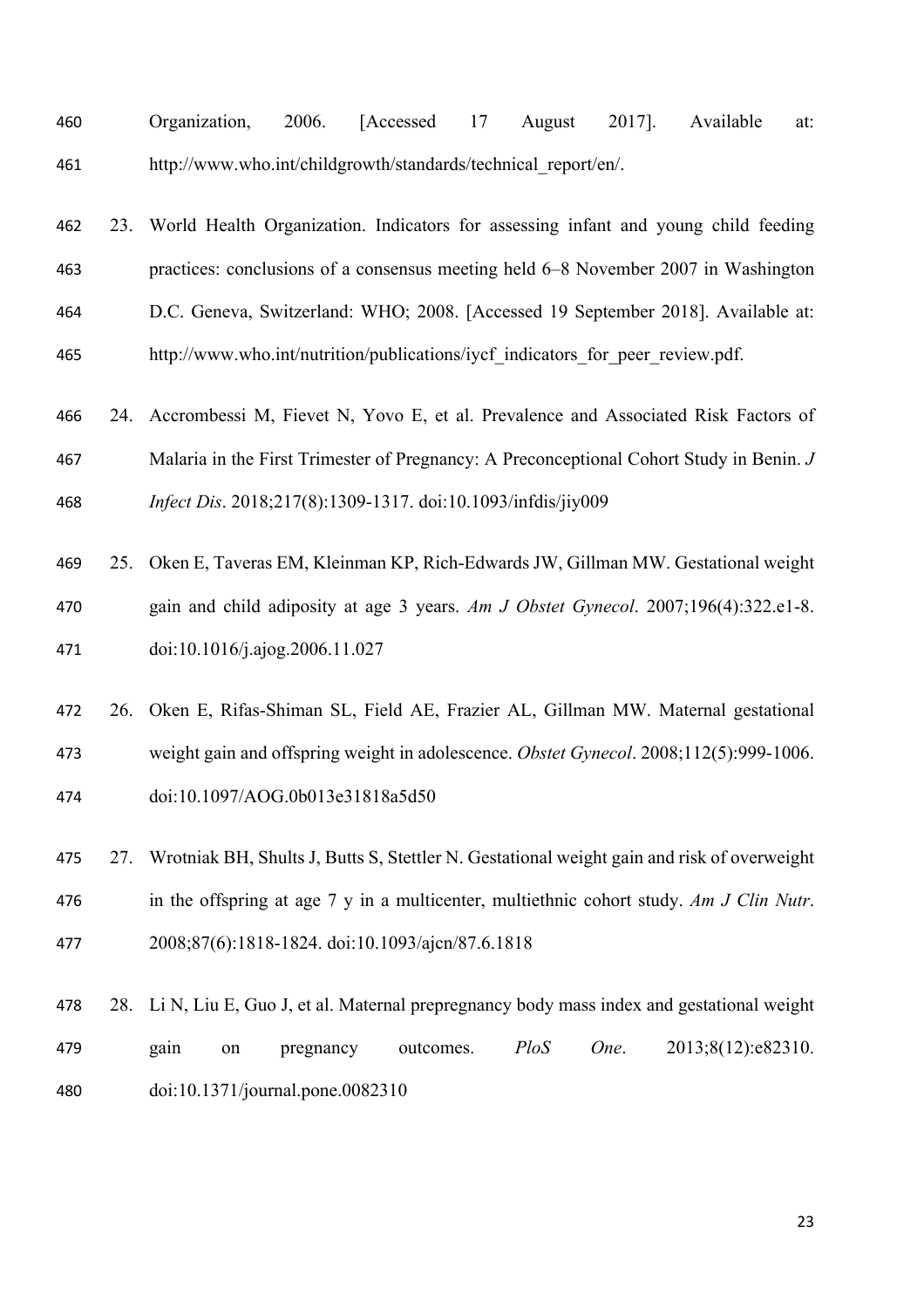| 481 | 29. Regnault N, Botton J, Forhan A, et al. Determinants of early ponderal and statural growth |
|-----|-----------------------------------------------------------------------------------------------|
| 482 | in full-term infants in the EDEN mother-child cohort study. Am J Clin Nutr.                   |
| 483 | 2010;92(3):594-602. doi:10.3945/ajcn.2010.29292                                               |

- 30. Simmonds M, Llewellyn A, Owen CG, Woolacott N. Predicting adult obesity from childhood obesity: a systematic review and meta-analysis. *Obes Rev Off J Int Assoc Study Obes*. 2016;17(2):95-107. doi:10.1111/obr.12334
- 31. Botton J, Heude B, Maccario J, Ducimetière P, Charles M-A, FLVS Study Group. Postnatal weight and height growth velocities at different ages between birth and 5 y and body composition in adolescent boys and girls. *Am J Clin Nutr*. 2008;87(6):1760-1768. doi:10.1093/ajcn/87.6.1760
- 32. McDonald SD, Han Z, Mulla S, Beyene J, Knowledge Synthesis Group. Overweight and obesity in mothers and risk of preterm birth and low birth weight infants: systematic review and meta-analyses. *BMJ*. 2010;341:c3428. doi:10.1136/bmj.c3428
- 33. Ravelli GP, Stein ZA, Susser MW. Obesity in young men after famine exposure in utero and early infancy. *N Engl J Med*. 1976;295(7):349-353. doi:10.1056/NEJM197608122950701
- 34. Rayis DA, Abbaker AO, Salih Y, Adam I. Obesity and pregnancy outcome in Khartoum, Sudan. *Int J Gynaecol Obstet Off Organ Int Fed Gynaecol Obstet*. 2011;113(2):160-161. doi:10.1016/j.ijgo.2010.12.008
- 35. Van Der Linden EL, Browne JL, Vissers KM, et al. Maternal body mass index and adverse pregnancy outcomes: A ghanaian cohort study. *Obes Silver Spring Md*. 2016;24(1):215-

222. doi:10.1002/oby.21210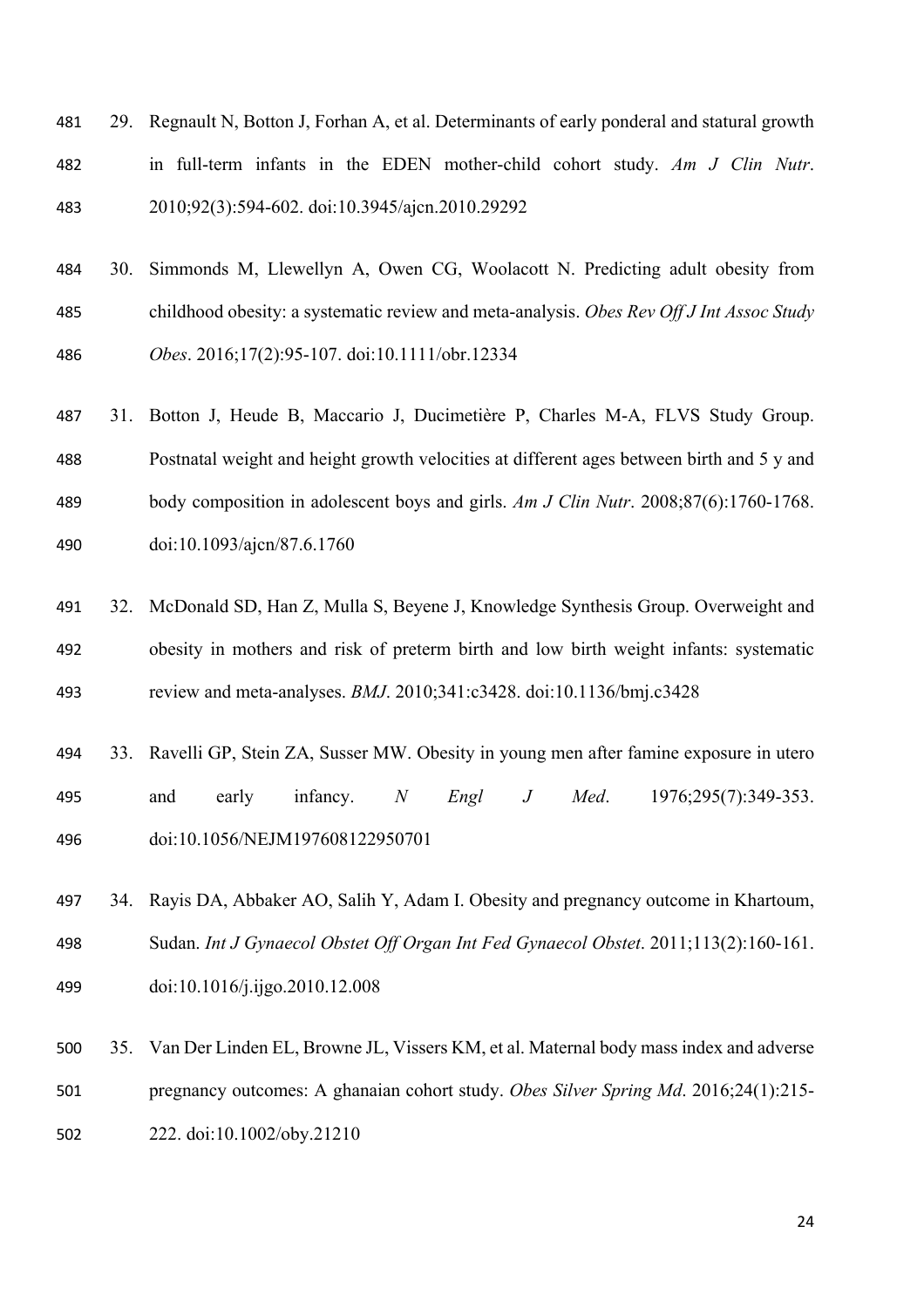| 503 | 36. Basu JK, Jeketera CM, Basu D. Obesity and its outcomes among pregnant South African |
|-----|-----------------------------------------------------------------------------------------|
| 504 | women. Int J Gynaecol Obstet Off Organ Int Fed Gynaecol Obstet. 2010;110(2):101-104.    |
| 505 | doi:10.1016/j.ijgo.2010.02.020                                                          |

- 37. Gondwe A, Ashorn P, Ashorn U, et al. Pre-pregnancy body mass index (BMI) and maternal gestational weight gain are positively associated with birth outcomes in rural Malawi. *PloS One*. 2018;13(10):e0206035. doi:10.1371/journal.pone.0206035
- 38. Singhal A. The role of infant nutrition in the global epidemic of non-communicable disease. *Proc Nutr Soc*. 2016;75(2):162-168. doi:10.1017/S0029665116000057
- 39. Patro‐Gołąb B, Zalewski BM, Kołodziej M, et al. Nutritional interventions or exposures in infants and children aged up to 3 years and their effects on subsequent risk of overweight, obesity and body fat: a systematic review of systematic reviews. *Obes Rev*. 2016;17(12):1245-1257. doi:10.1111/obr.12476
- 40. Vickers MH, Krechowec SO, Breier BH. Is later obesity programmed in utero? *Curr Drug Targets*. 2007;8(8):923-934.
- 41. Warner MJ, Ozanne SE. Mechanisms involved in the developmental programming of adulthood disease. *Biochem J*. 2010;427(3):333-347. doi:10.1042/BJ20091861
- 42. Dominguez-Salas P, Cox SE, Prentice AM, Hennig BJ, Moore SE. Maternal nutritional status, C(1) metabolism and offspring DNA methylation: a review of current evidence in human subjects. *Proc Nutr Soc*. 2012;71(1):154-165. doi:10.1017/S0029665111003338
- 43. Devakumar D, Fall CHD, Sachdev HS, et al. Maternal antenatal multiple micronutrient supplementation for long-term health benefits in children: a systematic review and meta-
- analysis. *BMC Med*. 2016;14:90. doi:10.1186/s12916-016-0633-3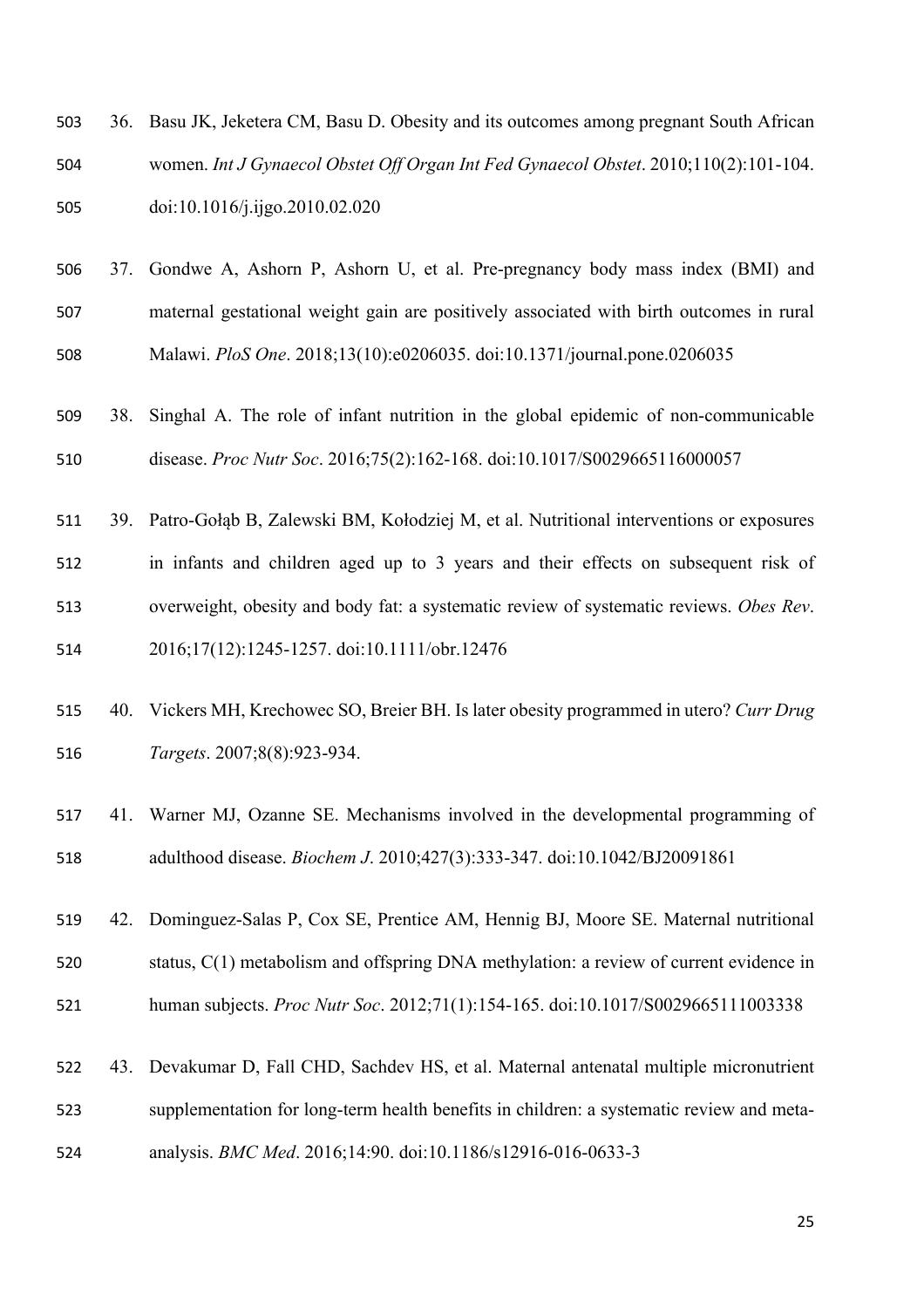| 525 | 44. McDonald EC, Pollitt E, Mueller W, Hsueh AM, Sherwin R. The Bacon Chow study: |
|-----|-----------------------------------------------------------------------------------|
| 526 | maternal nutrition supplementation and birth weight of offspring. Am J Clin Nutr. |
| 527 | 1981;34(10):2133-2144. doi:10.1093/ajcn/34.10.2133                                |

- 45. Caan B, Horgen DM, Margen S, King JC, Jewell NP. Benefits associated with WIC supplemental feeding during the interpregnancy interval. *Am J Clin Nutr*. 1987;45(1):29- 41. doi:10.1093/ajcn/45.1.29
- 46. Barker M, Dombrowski SU, Colbourn T, et al. Intervention strategies to improve nutrition and health behaviours before conception. *Lancet Lond Engl*. 2018;391(10132):1853-1864. doi:10.1016/S0140-6736(18)30313-1
- 47. Knight B, Shields BM, Hill A, Powell RJ, Wright D, Hattersley AT. The impact of maternal glycemia and obesity on early postnatal growth in a nondiabetic Caucasian population. *Diabetes Care*. 2007;30(4):777-783. doi:10.2337/dc06-1849
- 48. Institute of Medicine. Weight gain during pregnancy: reexamining the guidelines. Washington, D.C: The National Academies Press; 2009.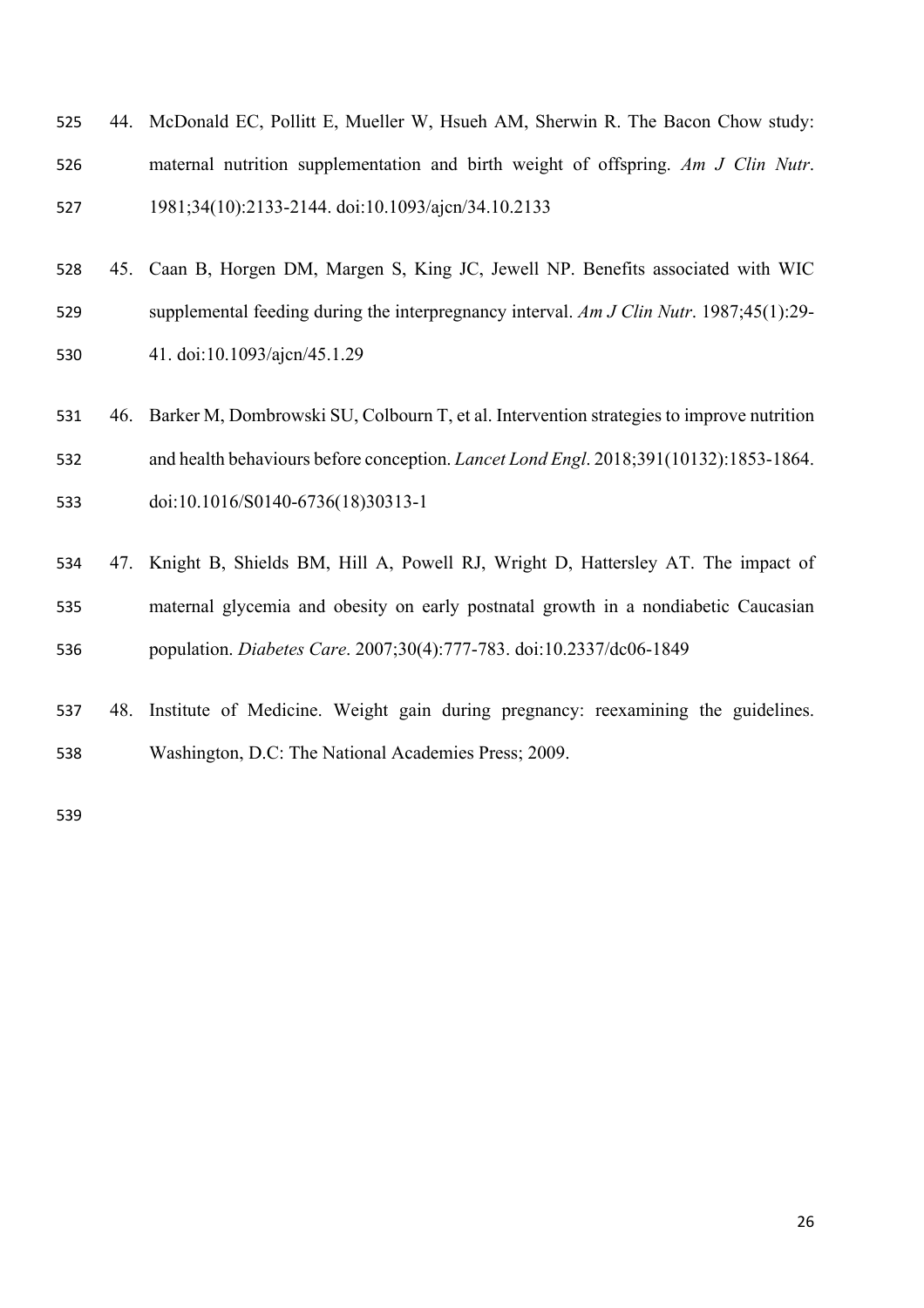| 540 | <b>Figure legends</b> |  |
|-----|-----------------------|--|
|     |                       |  |

| 541 | Figure 1: Flow chart of the study                                                                                  |
|-----|--------------------------------------------------------------------------------------------------------------------|
| 542 | Figure 2: Crude plots of mean weight and length according to pre-pregnancy BMI or                                  |
| 543 | gestational weight gain from birth to 12 months of age. Southern Benin, 2014-2018.                                 |
| 544 | BMI: body mass index; Underweight: <18.5 kg/m <sup>2</sup> ; Normal: 18.5-24.9 kg/m <sup>2</sup> ; Overweight: 25- |
| 545 | 29.9 kg/m <sup>2</sup> ; Obesity: $\geq$ 30 kg/m <sup>2</sup> ; GWG: gestational weight gain; Low GWG: <7 kg; Mild |
| 546 | GWG: 7-12 kg; High GWG: >12 kg.                                                                                    |
| 547 |                                                                                                                    |
| 548 |                                                                                                                    |
| 549 |                                                                                                                    |
| 550 |                                                                                                                    |
| 551 |                                                                                                                    |
| 552 |                                                                                                                    |
| 553 |                                                                                                                    |
| 554 |                                                                                                                    |
| 555 |                                                                                                                    |
| 556 |                                                                                                                    |
| 557 |                                                                                                                    |
| 558 |                                                                                                                    |
| 559 |                                                                                                                    |
|     |                                                                                                                    |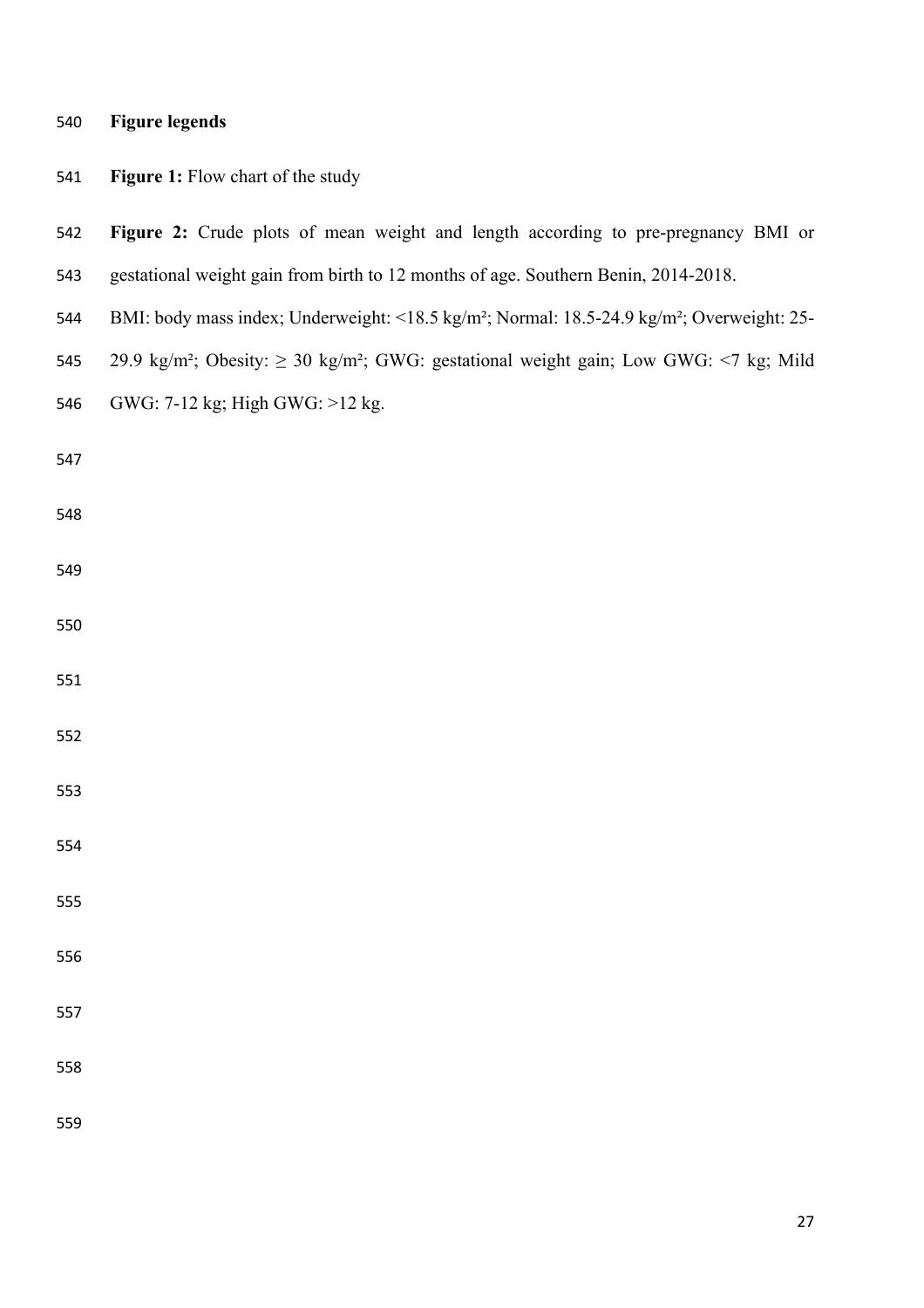| Characteristics                   | Categories  | n   |                  |                 | Pre-pregnancy BMI |                  |              | Gestational weight gain (GWG) |                 |                  |       |
|-----------------------------------|-------------|-----|------------------|-----------------|-------------------|------------------|--------------|-------------------------------|-----------------|------------------|-------|
|                                   |             |     | Underweight      | Normal          | Overweight        | Obesity          | $\mathbf{p}$ | Low                           | Mild            | High             | p     |
|                                   |             |     | $(n=23,$         | $(n=175,$       | $(n=43,$          | $(n=19,$         |              | $(n=65,$                      | $(n=132,$       | $(n=56,$         |       |
|                                   |             |     | $8.9\%$          | $67.3\%$        | $16.5\%$          | $7.3\%$          |              | 25.7%                         | $52.2\%$        | $22.1\%$         |       |
|                                   |             |     | $17.6(0.7)^{a}$  | $21.4(1.6)^a$   | 27.3 $(1.4)^a$    | 34.3 $(3.9)^a$   | $\ddagger$   | 25.2 $(4.7)^a$                | $22.2(3.9)^{a}$ | $21.7(4.2)^{a}$  | ¥     |
|                                   |             |     | $10.7 (2.2)^{b}$ | 9.9 $(3.8)^{b}$ | 7.0 $(4.1)^{b}$   | 5.4 $(4.9)^{b}$  | ¥            | 4.0 $(2.5)^{b}$               | 9.5 $(1.4)^{b}$ | 14.5 $(2.3)^{b}$ | ¥     |
| <b>Maternal characteristics</b>   |             |     |                  |                 |                   |                  |              |                               |                 |                  |       |
| Age at recruitment (y), mean (SD) |             | 260 | 24.0(4.5)        | 26.0(4.6)       | 29.2(4.7)         | 30.9(5.1)        | < 0.001      | 27.4(5.0)                     | 26.5(4.9)       | 26.3(4.9)        | 0.409 |
|                                   | $\leq$ 20 y | 35  | 30.4             | 15.4            | 2.3               | $\boldsymbol{0}$ | < 0.001      | 10.8                          | 14.4            | 16.1             | 0.805 |
| $\frac{0}{0}$                     | $21 - 30y$  | 175 | 56.5             | 69.7            | 69.8              | 52.6             |              | 67.7                          | 65.9            | 69.6             |       |
|                                   | $>$ 30 y    | 50  | 13.0             | 14.9            | 27.9              | 47.4             |              | 21.5                          | 19.7            | 14.3             |       |
| Ethnic group, %                   | Toffin      | 194 | 69.6             | 73.7            | 76.7              | 84.2             | 0.740        | 76.9                          | 70.5            | 78.6             | 0.464 |
|                                   | Other       | 66  | 30.4             | 26.3            | 23.3              | 15.8             |              | 23.1                          | 29.5            | 21.4             |       |
| Education, %                      | Illiterate  | 185 | 73.9             | 69.1            | 69.8              | 89.5             | 0.316        | 78.5                          | 69.7            | 66.1             | 0.290 |
| Socioeconomic status, %           | Low         | 90  | 47.8             | 36.6            | 27.9              | 15.8             | 0.062        | 32.3                          | 39.4            | 28.6             | 0.121 |
|                                   | Medium      | 97  | 34.8             | 39.4            | 37.9              | 52.6             |              | 33.9                          | 33.3            | 51.8             |       |

# Table 1: Characteristics of mother-child pairs included in the analysis, Southern Benin, 2014-2018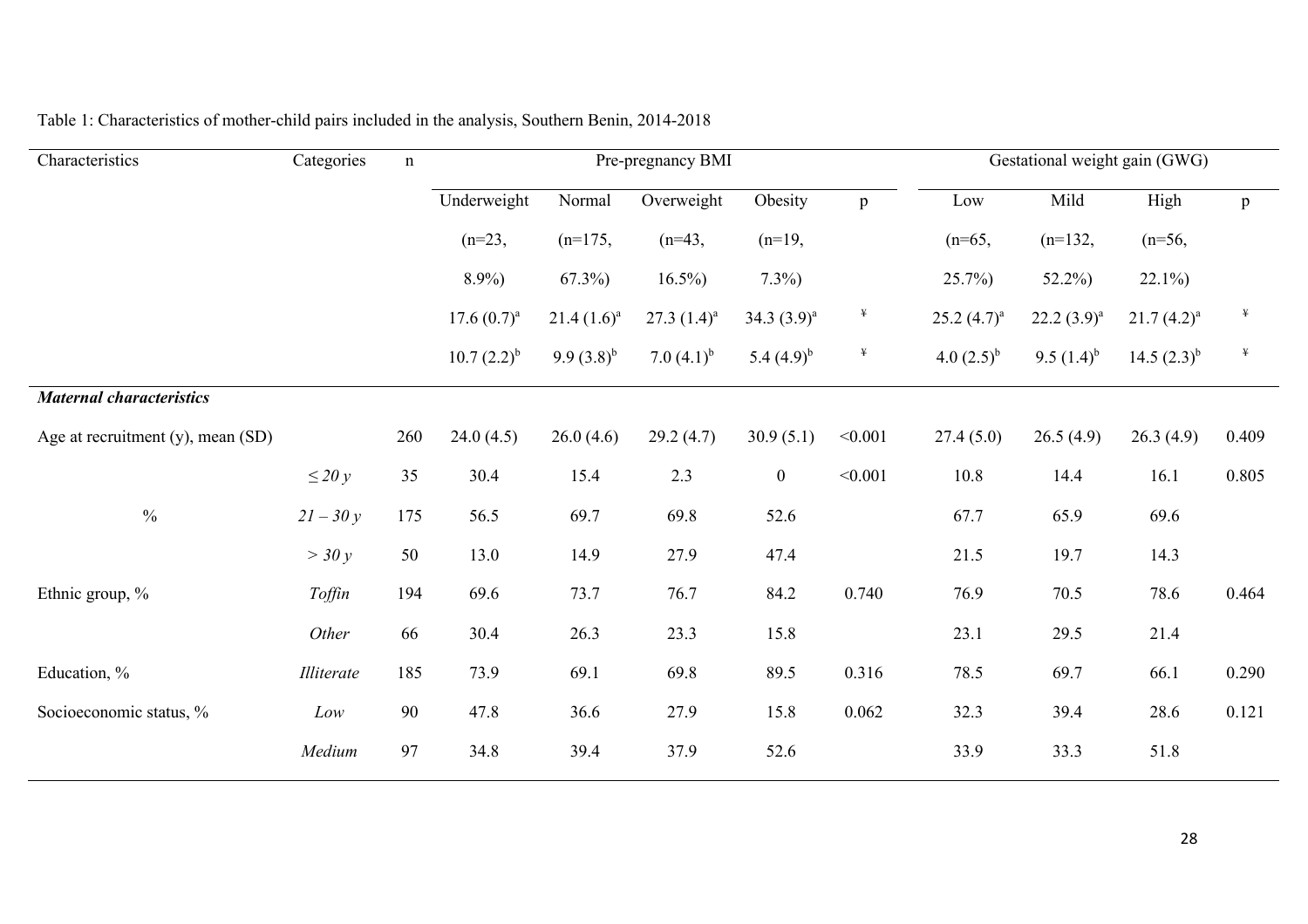|                                   | High                | 73  | 17.4         | 24.0      | 44.2      | 31.6             |       | 33.8      | 27.3      | 19.6      |       |
|-----------------------------------|---------------------|-----|--------------|-----------|-----------|------------------|-------|-----------|-----------|-----------|-------|
| Gravidity, %                      | $1-2$               | 54  | 30.4         | 24.6      | 9.3       | $0\,$            | 0.005 | 23.1      | 20.5      | 19.6      | 0.897 |
|                                   | $\geq$ 3            | 206 | 69.6         | 75.4      | 90.7      | 100              |       | 76.9      | 79.5      | 80.4      |       |
| Household size, %                 | $\leq$ 5            | 135 | 60.9         | 50.9      | 48.8      | 57.9             | 0.741 | 44.6      | 53.8      | 57.1      | 0.346 |
| Birth interval (months), %        | < 12                | 14  | 4.4          | 6.3       | 4.7       | $\boldsymbol{0}$ | 0.598 | 6.1       | 6.1       | 3.6       | 0.911 |
|                                   | $12 - 24$           | 98  | 43.5         | 39.4      | 34.9      | 21.1             |       | 33.9      | 39.4      | 37.5      |       |
|                                   | $> 24$ *            | 148 | 52.1         | 54.3      | 60.5      | 78.9             |       | 60.0      | 54.5      | 58.9      |       |
| Anemia before conception          | Yes                 | 151 | 60.9         | 59.4      | 51.2      | 57.9             | 0.791 | 56.9      | 56.8      | 66.1      | 0.488 |
| $(< 12 \text{ g/dL}), %$          |                     |     |              |           |           |                  |       |           |           |           |       |
| Microscopic malaria in            | $\geq$ l episode(s) | 111 | 52.2         | 38.9      | 46.5      | 57.9             | 0.262 | 46.2      | 42.4      | 37.5      | 0.649 |
| pregnancy, %                      |                     |     |              |           |           |                  |       |           |           |           |       |
| <b>Infant's characteristics</b>   |                     |     |              |           |           |                  |       |           |           |           |       |
| Sex, $\%$                         | Female              | 120 | 56.5         | 45.7      | 41.5      | 52.6             | 0.636 | 44.6      | 50.0      | 41.1      | 0.504 |
| Gestational age at birth (weeks), |                     | 260 | 39.0 $(2.4)$ | 39.5(1.5) | 38.8(2.3) | 39.3(2.4)        | 0.111 | 39.4(1.9) | 39.4(1.6) | 39.4(2.1) | 0.966 |
| mean(SD)                          |                     |     |              |           |           |                  |       |           |           |           |       |
| Preterm birth $(< 37$ weeks), %   | Yes                 | 22  | 17.4         | 6.3       | 9.3       | 15.8             | 0.120 | 6.2       | 8.3       | 7.1       | 0.950 |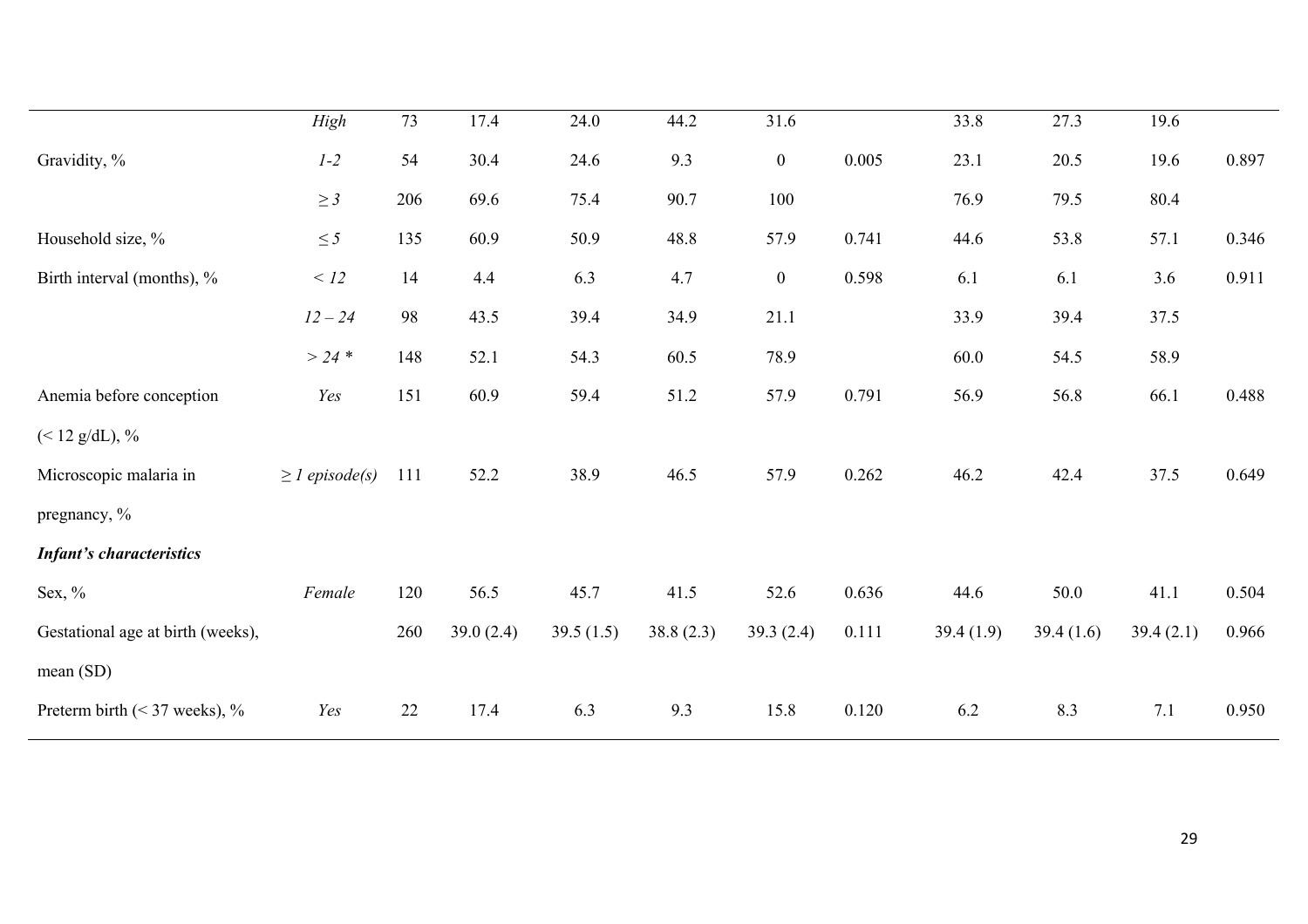| Maternal breastfeeding (0-6                                                                                                                                                                                        | Yes | 251 | 100 | 96.6 | 93.0 | 100 | 0.556 | 95.4 | 96.2 | 98.2 | 0.747 |
|--------------------------------------------------------------------------------------------------------------------------------------------------------------------------------------------------------------------|-----|-----|-----|------|------|-----|-------|------|------|------|-------|
| months)**, $\%$                                                                                                                                                                                                    |     |     |     |      |      |     |       |      |      |      |       |
| a: mean (SD) pre-pregnancy BMI (Kg/m <sup>2</sup> ); b: mean (SD) gestational weight gain (kg); *: p-value < 0.001; n: effective; y: years; %: proportion; SD: standard deviation; *: including primigravidae; **: |     |     |     |      |      |     |       |      |      |      |       |
| including exclusive (31.1%) and predominant breastfeeding (65.4%); p: p-value for Fisher exact or Anova test                                                                                                       |     |     |     |      |      |     |       |      |      |      |       |
| 560                                                                                                                                                                                                                |     |     |     |      |      |     |       |      |      |      |       |
| 561                                                                                                                                                                                                                |     |     |     |      |      |     |       |      |      |      |       |
| 562                                                                                                                                                                                                                |     |     |     |      |      |     |       |      |      |      |       |
| 563                                                                                                                                                                                                                |     |     |     |      |      |     |       |      |      |      |       |
| 564                                                                                                                                                                                                                |     |     |     |      |      |     |       |      |      |      |       |
| 565                                                                                                                                                                                                                |     |     |     |      |      |     |       |      |      |      |       |
| 566                                                                                                                                                                                                                |     |     |     |      |      |     |       |      |      |      |       |
| 567                                                                                                                                                                                                                |     |     |     |      |      |     |       |      |      |      |       |
| 568                                                                                                                                                                                                                |     |     |     |      |      |     |       |      |      |      |       |
| 569                                                                                                                                                                                                                |     |     |     |      |      |     |       |      |      |      |       |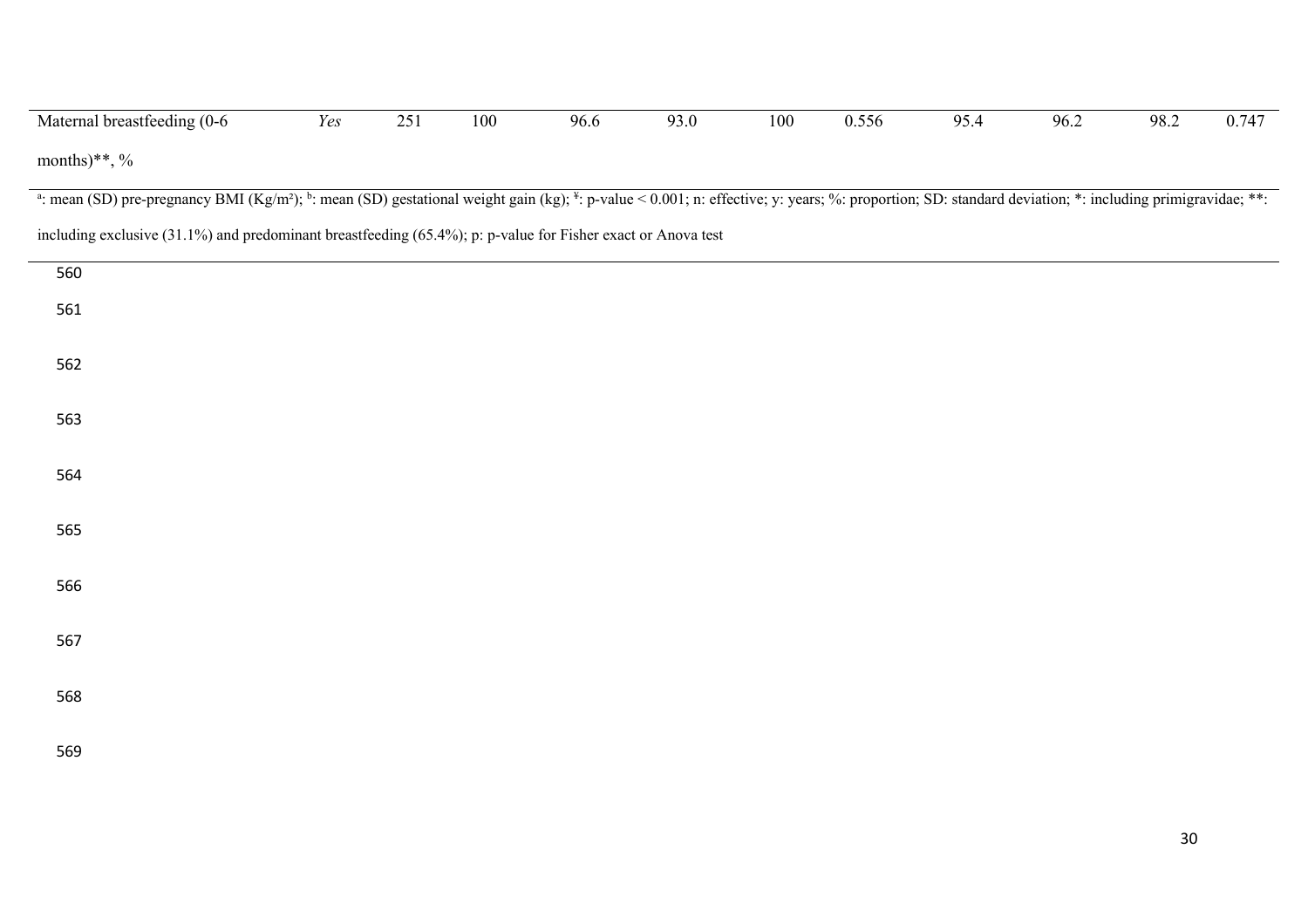Table 2: Infant's anthropometric measurements at birth and during the first year of life according to pre-pregnancy BMI and gestational weight gain. Southern Benin, 2014-

| Fetal and infant's growth    |                 |                 | Pre-pregnancy BMI | Gestational weight gain (GWG) |       |                 |                 |                  |              |
|------------------------------|-----------------|-----------------|-------------------|-------------------------------|-------|-----------------|-----------------|------------------|--------------|
|                              | Underweight     | Normal          | Overweight        | Obesity                       | p     | Low             | Mild            | High             | $\, {\bf p}$ |
| Low birthweight $(\% )$      | 21.7            | 9.1             | 5.0               | $\boldsymbol{0}$              | 0.084 | 10.8            | 10.6            | $\boldsymbol{0}$ | 0.017        |
| $SGA$ $%$                    | 34.8            | 20.8            | 15.0              | 10.5                          | 0.215 | 21.5            | 25.2            | 7.4              | 0.016        |
| Weight (Mean $\pm$ SD) grams |                 |                 |                   |                               |       |                 |                 |                  |              |
| At birth                     | $2835 \pm 454$  | $3030 \pm 403$  | $3071 \pm 391$    | $3164 \pm 438$                | 0.056 | $2979 \pm 365$  | $2982 \pm 409$  | $3223 \pm 359$   | < 0.001      |
| At 3 months                  | $5450 \pm 826$  | $5707 \pm 759$  | $5589 \pm 614$    | $5931 \pm 925$                | 0.403 | $5528 \pm 761$  | $5611 \pm 740$  | $6040 \pm 692$   | 0.008        |
| At 6 months                  | $6583 \pm 800$  | $7060 \pm 866$  | $6815 \pm 648$    | $7587 \pm 1133$               | 0.083 | $6906 \pm 905$  | $6954 \pm 967$  | $7200 \pm 739$   | 0.442        |
| At 9 months                  | $7224 \pm 1010$ | $7717 \pm 1044$ | $7693 \pm 660$    | $7994 \pm 1249$               | 0.276 | $7495 \pm 1139$ | $7652 \pm 994$  | $8033 \pm 1101$  | 0.145        |
| At 12 months                 | $8136 \pm 1377$ | $8378 \pm 1119$ | $8398 \pm 812$    | $8949 \pm 1331$               | 0.351 | $8150 \pm 1023$ | $8348 \pm 1091$ | $8871 \pm 1199$  | 0.020        |
| Length (Mean $\pm$ SD) cm    |                 |                 |                   |                               |       |                 |                 |                  |              |
| At birth                     | $48.3 \pm 2.0$  | $48.5 \pm 1.9$  | $48.5 \pm 2.0$    | $48.8 \pm 2.6$                | 0.876 | $48.3 \pm 1.9$  | $48.4 \pm 1.9$  | $49.3 \pm 1.8$   | 0.007        |
| At 3 months                  | $59.2 \pm 2.8$  | $59.2 \pm 2.7$  | $59.2 \pm 2.4$    | $59.8 \pm 2.9$                | 0.922 | $58.8 \pm 2.5$  | $59.0 \pm 2.8$  | $60.3 \pm 2.4$   | 0.036        |
| At 6 months                  | $64.8 \pm 3.0$  | $66.0 \pm 2.4$  | $65.2 \pm 3.2$    | $66.4 \pm 3.1$                | 0.405 | $65.6 \pm 3.3$  | $65.5 \pm 2.5$  | $66.6 \pm 2.7$   | 0.259        |
| $At 9$ months                | $68.5 \pm 3.3$  | $69.2 \pm 2.7$  | $69.4 \pm 2.1$    | $69.6 \pm 3.8$                | 0.692 | $68.5 \pm 3.0$  | $69.2 \pm 2.7$  | $70.1 \pm 2.5$   | 0.070        |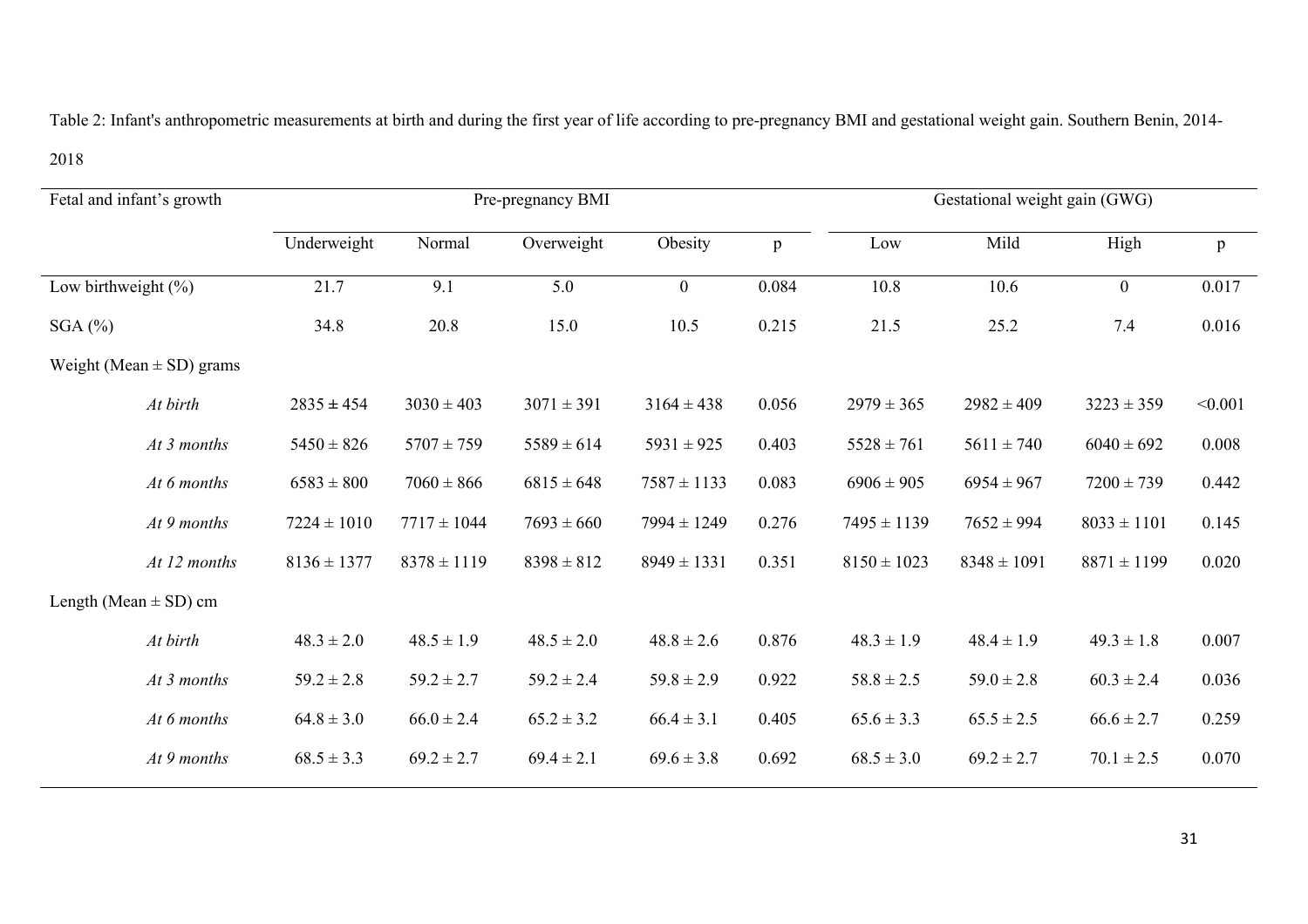| At 12 months                                                                                                                                                                                                                    | $71.4 \pm 3.8$ | $72.2 \pm 2.7$ | $72.9 \pm 2.2$ | $73.0 \pm 3.9$   | 0.338 | $71.7 \pm 2.8$ | $72.1 \pm 2.7$ | $73.5 \pm 2.8$ | 0.021 |
|---------------------------------------------------------------------------------------------------------------------------------------------------------------------------------------------------------------------------------|----------------|----------------|----------------|------------------|-------|----------------|----------------|----------------|-------|
| Underweight at 12 months $(\% )$                                                                                                                                                                                                | 73.3           | 46.9           | 50.0           | 20.0             | 0.074 | 54.6           | 49.3           | 36.7           | 0.315 |
| Stunting at 12 months $(\% )$                                                                                                                                                                                                   | 70.0           | 46.0           | 38.5           | 40.0             | 0.091 | 59.1           | 48.0           | 30.0           | 0.049 |
| Wasting at 12 months $(\% )$                                                                                                                                                                                                    | 13.3           | 11.5           | 7.7            | $\boldsymbol{0}$ | 0.783 | 13.6           | 11.0           | 3.3            | 0.375 |
| Numbers at birth, 3, 6, 9 and 12 months: 260, 154, 139, 135 and 155 infants respectively. BMI: body mass index; Underweight: <18.5 kg/m <sup>2</sup> ; Normal: 18.5-24.9 kg/m <sup>2</sup> ; Overweight: 25-29.9                |                |                |                |                  |       |                |                |                |       |
| $kg/m^2$ ; Obesity: $\geq$ 30 kg/m <sup>2</sup> ; Low GWG: <7 kg; Mild GWG: 7-12 kg; High GWG: >12 kg; Low birthweight defined as birthweight < 2500 grams, SGA (small-for-gestational age) defined as                          |                |                |                |                  |       |                |                |                |       |
| birthweight < 10 <sup>th</sup> percentile according to sex-specific INTERGROWTH-21 <sup>st</sup> charts <sup>21</sup> ; Infants with underweight, stunting and wasting at 12 months were defined as a weight-for-age z-score <- |                |                |                |                  |       |                |                |                |       |
| 2 SD, a length-for-age z-score <-2 SD and a weight-for-length z-score <-2 SD, respectively; Z-scores were calculated based on WHO sex-specific growth standards <sup>22</sup> ; SD: standard deviation;                         |                |                |                |                  |       |                |                |                |       |
| p: p-value for Fisher exact or Anova test                                                                                                                                                                                       |                |                |                |                  |       |                |                |                |       |

| 570 |  |  |  |
|-----|--|--|--|
| 571 |  |  |  |
| 572 |  |  |  |
| 573 |  |  |  |
| 574 |  |  |  |
| 575 |  |  |  |
| 576 |  |  |  |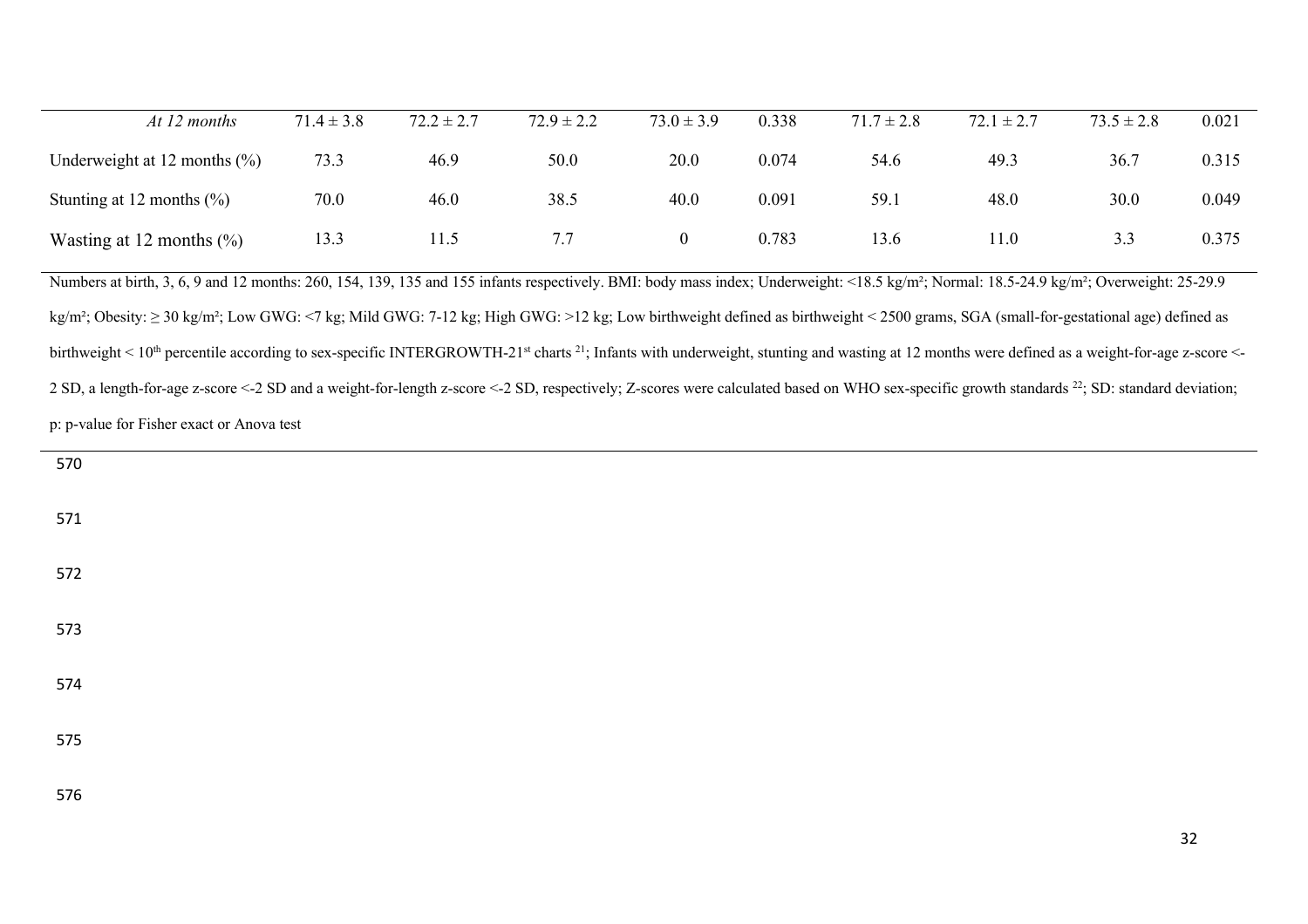Table 3: Effect of maternal anthropometric status before conception and during pregnancy on infant's growth at birth. Linear regression models. Southern Benin, 2014-2018

## (N=250)

|                       | Infant's weight at birth (grams) |              |                        |              | Infant's length at birth (cm) |              |                           |              |  |
|-----------------------|----------------------------------|--------------|------------------------|--------------|-------------------------------|--------------|---------------------------|--------------|--|
| Categories            | Univariate                       |              | Multivariate           |              | Univariate                    |              | Multivariate              |              |  |
|                       | Crude $\beta$ [95%CI]            | $\mathbf{p}$ | Adj. β [95% $CI$ ]     | $\, {\bf p}$ | Crude $\beta$ [95%CI]         | $\mathbf{p}$ | Adj. $\beta$ [95%CI]      | $\mathbf{p}$ |  |
| Pre-pregnancy BMI     |                                  | 0.057        |                        | 0.009        |                               | 0.739        |                           | 0.223        |  |
| Underweight vs normal | $-193$ [ $-370$ ; $-16$ ]        | 0.032        | $-164$ [ $-307; -22$ ] | 0.024        | $-0.22$ [-1.08; 0.64]         | 0.612        | $-0.12$ [ $-0.90; 0.66$ ] | 0.765        |  |
| Overweight vs normal  | $+33$ [-108; 175]                | 0.642        | $+119$ [1; 236]        | 0.045        | $-0.17$ [ $-0.86$ ; 0.51]     | 0.619        | $+0.19$ [-0.46; 0.83]     | 0.571        |  |
| Obesity vs normal     | $+135$ [-57; 328]                | 0.167        | $+123$ [-2; 287]       | 0.091        | $+0.37$ [-0.56; 1.31]         | 0.432        | $+0.94$ [0.03; 1.85]      | 0.042        |  |
|                       |                                  |              |                        |              |                               |              |                           |              |  |
| <b>GWG</b>            |                                  | < 0.001      |                        | < 0.001      |                               | 0.002        |                           | 0.002        |  |
| Low vs mild           | $-30$ [-146; 85]                 | 0.607        | $-73$ [ $-174$ ; 27]   | 0.152        | $-0.25$ [ $-0.81; 0.30$ ]     | 0.372        | $-0.41$ [ $-0.95$ ; 0.14] | 0.146        |  |
| High vs mild          | $+236$ [116; 357]                | < 0.001      | $+199$ [96; 301]       | < 0.001      | $+0.89$ [0.31; 1.47]          | 0.003        | $+0.81$ [0.24; 1.38]      | 0.005        |  |

Final multivariate linear regression models were adjusted for gravidity, birth interval, malaria during pregnancy, gestational age at delivery, infant's sex and study center. Adj: adjusted; CI: confidence interval; BMI: body mass index; Underweight: <18.5 kg/m²; Normal: 18.5-24.9 kg/m²; Overweight: 25-29.9 kg/m²; Obesity: ≥ 30 kg/m²; GWG: gestational weight gain; Low GWG:  $\le$ 7 kg; Mild GWG: 7-12 kg; High GWG: >12 kg; p: p-value; p  $\le$  0.05 in bold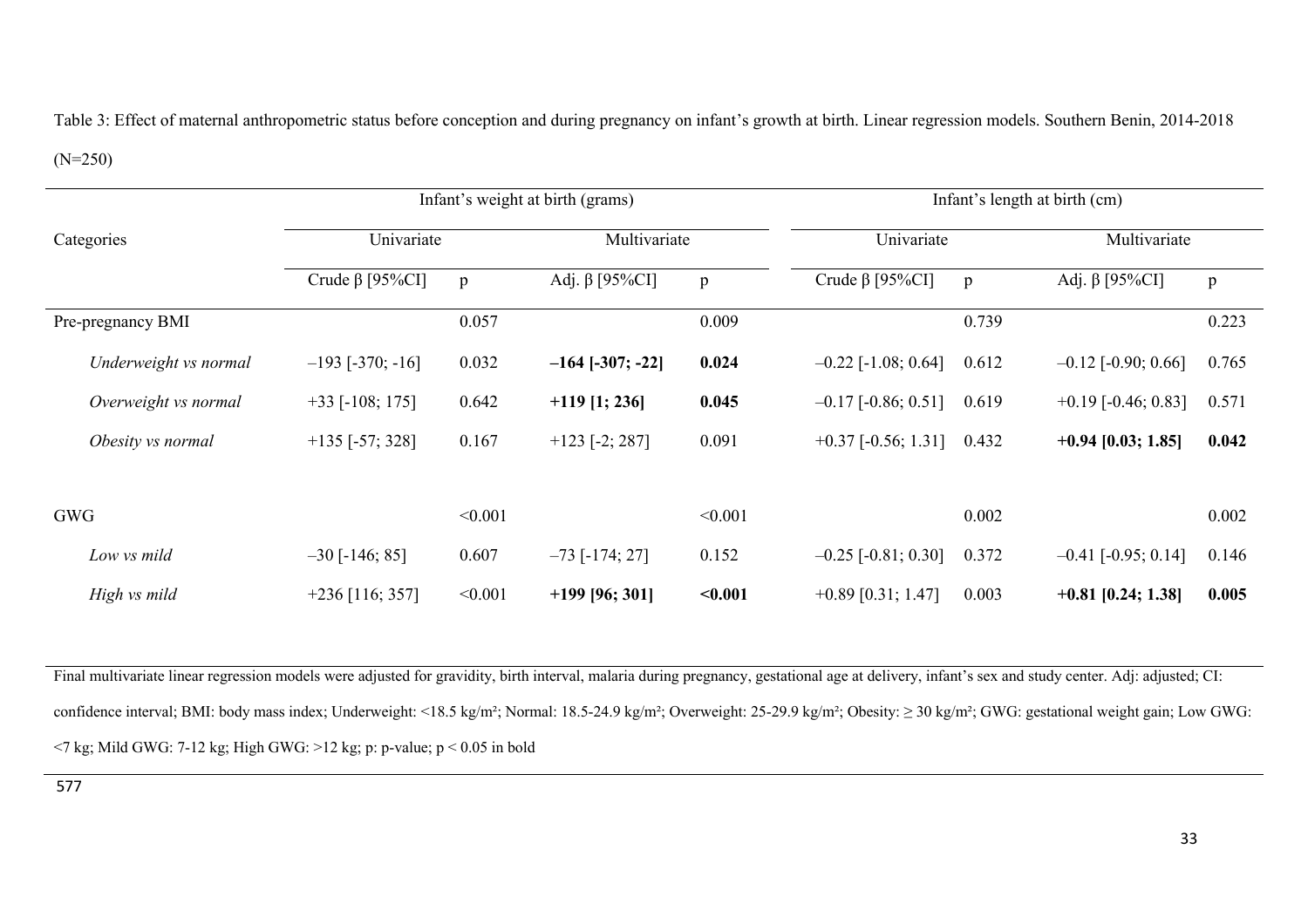Table 4: Association between maternal anthropometric status before conception and during pregnancy and infant's growth from birth to 12 months. Mixed linear regression models. Southern Benin, 2014-2018 (N=175)

|                               |                          |              | Mean variation in infant's weight from 0-12 months (grams) |         | Mean variation in infant's length from 0-12 months (cm) |              |                       |              |  |
|-------------------------------|--------------------------|--------------|------------------------------------------------------------|---------|---------------------------------------------------------|--------------|-----------------------|--------------|--|
| Categories                    | Univariate               |              | Multivariate                                               |         | Univariate                                              |              | Multivariate          |              |  |
|                               | Crude $\beta$ [95%CI]    | $\mathbf{p}$ | Adj $\beta$ [95%CI]                                        | p       | Crude $\beta$ [95%CI]                                   | $\mathbf{p}$ | Adj β [95%CI]         | $\mathbf{p}$ |  |
| Pre-pregnancy BMI             |                          | 0.058        |                                                            | 0.006   |                                                         | 0.729        |                       | 0.073        |  |
| Underweight vs normal         | $-309$ [ $-609$ ; $-9$ ] | 0.044        | $-342$ [ $-624$ ; $-61$ ]                                  | 0.017   | $-0.37$ [-1.29; 0.56]                                   | 0.438        | $-0.26$ [-1.09; 0.57] | 0.535        |  |
| Overweight vs normal          | $+8$ [-237; 252]         | 0.952        | $+147$ [-90; 384]                                          | 0.223   | $-0.00$ [ $-0.75$ ; 0.76]                               | 0.997        | $+0.47$ [-0.24; 1.18] | 0.191        |  |
| Obesity vs normal             | $+279$ [-60; 618]        | 0.107        | $+384$ [44; 724]                                           | 0.027   | $+0.40$ [-0.65; 1.45]                                   | 0.456        | $+1.19$ [0.20; 2.18]  | 0.019        |  |
|                               |                          |              |                                                            |         |                                                         |              |                       |              |  |
| Gestational weight gain (GWG) |                          | 0.003        |                                                            | < 0.001 |                                                         | 0.001        |                       | < 0.001      |  |
| Low vs Mild                   | $-108$ [-316; 99]        | 0.305        | $-237$ [-438; -36]                                         | 0.021   | $-0.25$ [ $-0.87; 0.37$ ]                               | 0.432        | $-0.44$ [-1.04; 0.16] | 0.148        |  |
| High vs Mild                  | $+313$ [93; 534]         | 0.005        | $+287$ [80; 495]                                           | 0.007   | $+1.08$ [0.41; 1.74]                                    | 0.001        | $+0.97$ [0.35; 1.59]  | 0.002        |  |

For each variable of interest, the analysis was conducted using a mixed linear mixed model with random intercept.

Coefficients of time variables for infant's weight model:

Age-square: -0.039, 95%CI: [-0.042; -0.036], p<0.001

Age: +28.17, 95%CI: [26.99; 29.36], p<0.001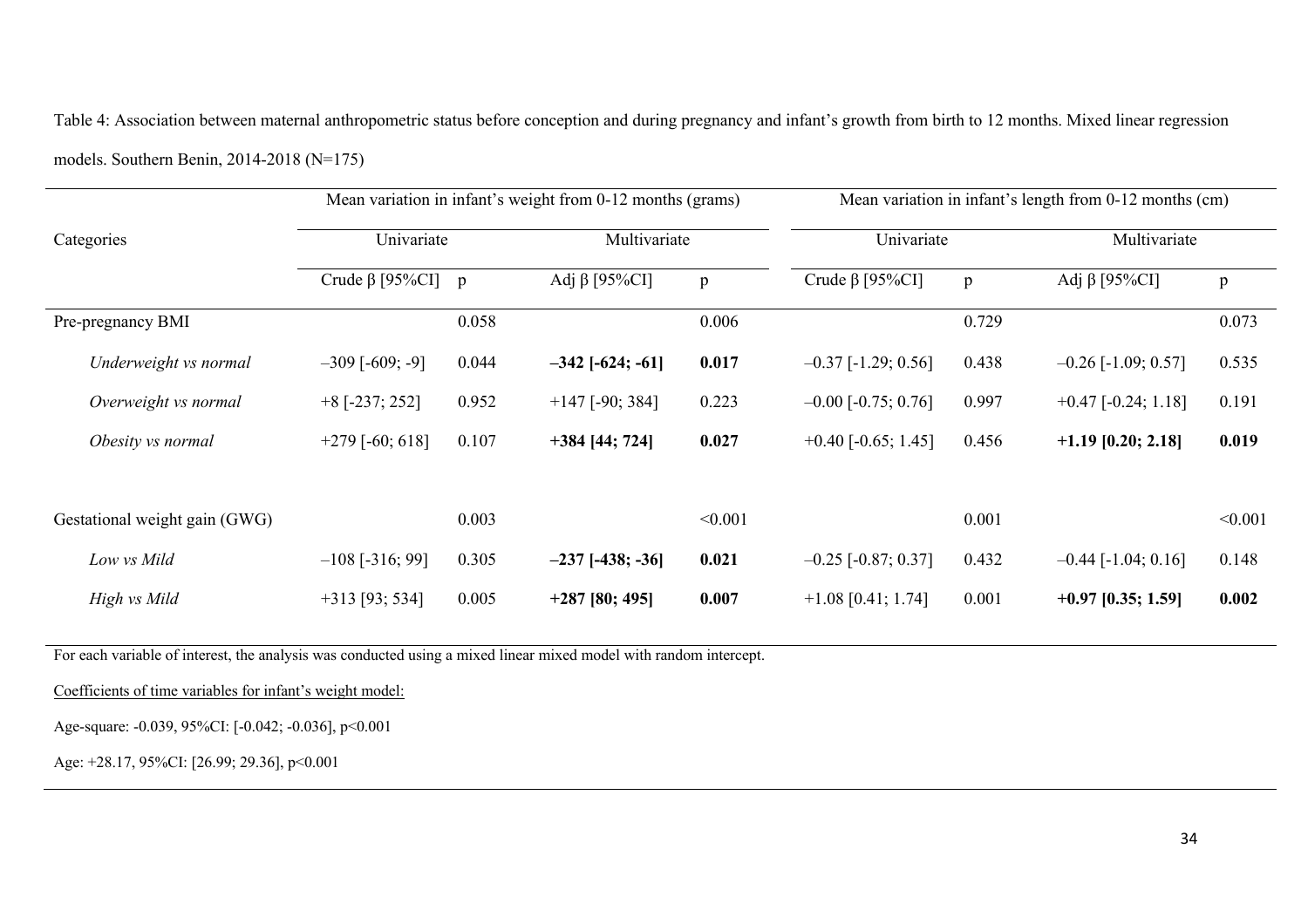Coefficients of time variables for infant's length model:

Age-square: -0.00016, 95%CI: [-0.00017; -0.00014], p<0.001

Age: +0.12, 95%CI: [0.11; 0.13], p<0.001

The final models were adjusted for gravidity, maternal age, gestational age at delivery, infant's sex and age, breastfeeding and study center.

Adj: adjusted; CI: confidence interval; BMI: body mass index; Underweight: <18.5 kg/m²; Normal: 18.5-24.9 kg/m²; Overweight: 25-29.9 kg/m²; Obesity: ≥ 30 kg/m²; Low GWG: <7 kg; Mild

GWG: 7-12 kg; High GWG: >12 kg; p: p-value; p < 0.05 in bold

| 578 |  |  |  |
|-----|--|--|--|
|     |  |  |  |
| 579 |  |  |  |
|     |  |  |  |
| 580 |  |  |  |
|     |  |  |  |
|     |  |  |  |
| 581 |  |  |  |
|     |  |  |  |
| 582 |  |  |  |
|     |  |  |  |
| 583 |  |  |  |
|     |  |  |  |
| 584 |  |  |  |
|     |  |  |  |
| 585 |  |  |  |
|     |  |  |  |
| 586 |  |  |  |
|     |  |  |  |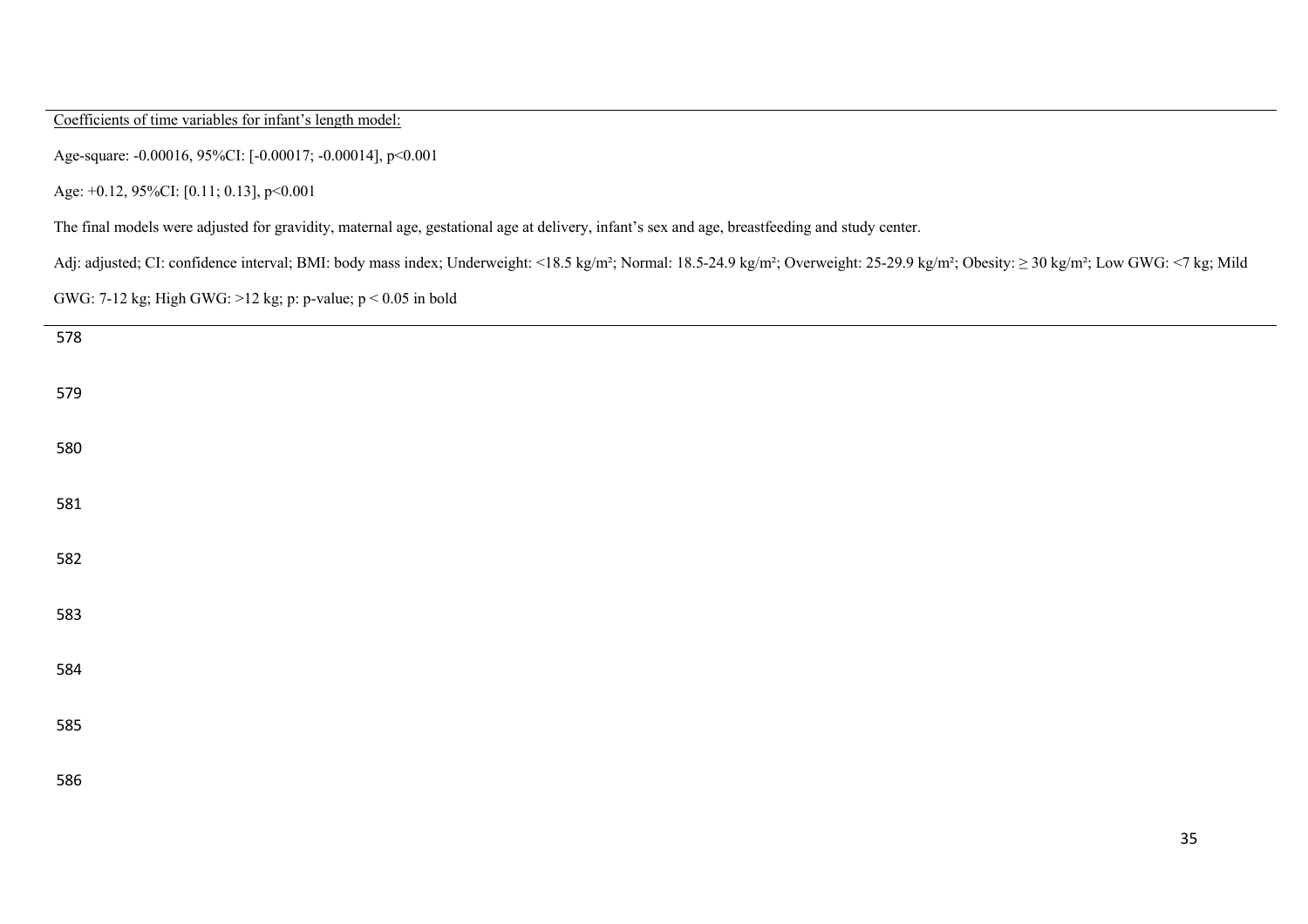Table 5: Effect of maternal anthropometric status before conception and during pregnancy on infant's growth at 12 months of age. Logistic regression models. Southern Benin, 2014-2018 (N=155)

|                                                                                                                                                                      | Underweight         |              | Stunting            |       | Wasting             |              |  |  |  |  |
|----------------------------------------------------------------------------------------------------------------------------------------------------------------------|---------------------|--------------|---------------------|-------|---------------------|--------------|--|--|--|--|
|                                                                                                                                                                      | Adj. OR [95%CI]     | $\mathbf{p}$ | Adj. OR [95%CI]     | p     | Adj. OR [95%CI]     | $\, {\bf p}$ |  |  |  |  |
| Pre-pregnancy BMI                                                                                                                                                    |                     | 0.145        |                     | 0.040 |                     | 0.314        |  |  |  |  |
| Underweight vs normal                                                                                                                                                | 2.41 [0.49; 11.87]  | 0.281        | 3.98 [1.01; 15.85]  | 0.049 | 3.53 [0.52; 23.85]  | 0.196        |  |  |  |  |
| Overweight vs normal                                                                                                                                                 | $0.34$ [0.08; 1.45] | 0.146        | $0.19$ [0.04; 1.03] | 0.054 | $0.57$ [0.10; 3.24] | 0.527        |  |  |  |  |
| Obesity vs normal                                                                                                                                                    | $0.18$ [0.02; 1.82] | 0.147        | $0.71$ [0.13; 3.79] | 0.689 | $0.39$ [0.08; 2.54] | 0.311        |  |  |  |  |
|                                                                                                                                                                      |                     |              |                     |       |                     |              |  |  |  |  |
| Gestational weight gain (GWG)                                                                                                                                        |                     | 0.035        |                     | 0.070 |                     | 0.383        |  |  |  |  |
| Low vs mild                                                                                                                                                          | $1.77$ [0.62; 5.05] | 0.282        | $1.62$ [0.58; 4.51] | 0.360 | 1.49 [0.38; 5.91]   | 0.571        |  |  |  |  |
| High vs mild                                                                                                                                                         | $0.09$ [0.01; 0.79] | 0.030        | $0.25$ [0.06; 1.06] | 0.061 | $0.28$ [0.03; 2.64] | 0.269        |  |  |  |  |
| Final models adjusted for gravidity, gestational age at delivery, infant's sex, breastfeeding and study center. Infants with underweight, stunting and wasting at 12 |                     |              |                     |       |                     |              |  |  |  |  |

months were defined as a weight-for-age z-score <-2 SD, a length-for-age z-score <-2 SD and a weight-for-length z-score <-2 SD, respectively; Z-scores were calculated based on WHO sex-specific growth standards <sup>22</sup>; OR: odds ratio; Adj: adjusted; CI: confidence interval; BMI: body mass index; Underweight: <18.5 kg/m²; Normal: 18.5-24.9 kg/m²; Overweight: 25-29.9 kg/m²; Obesity: ≥ 30 kg/m²; Low GWG: <7 kg; Mild GWG: 7-12 kg; High GWG: >12 kg; p: p-value; p < 0.05 in bold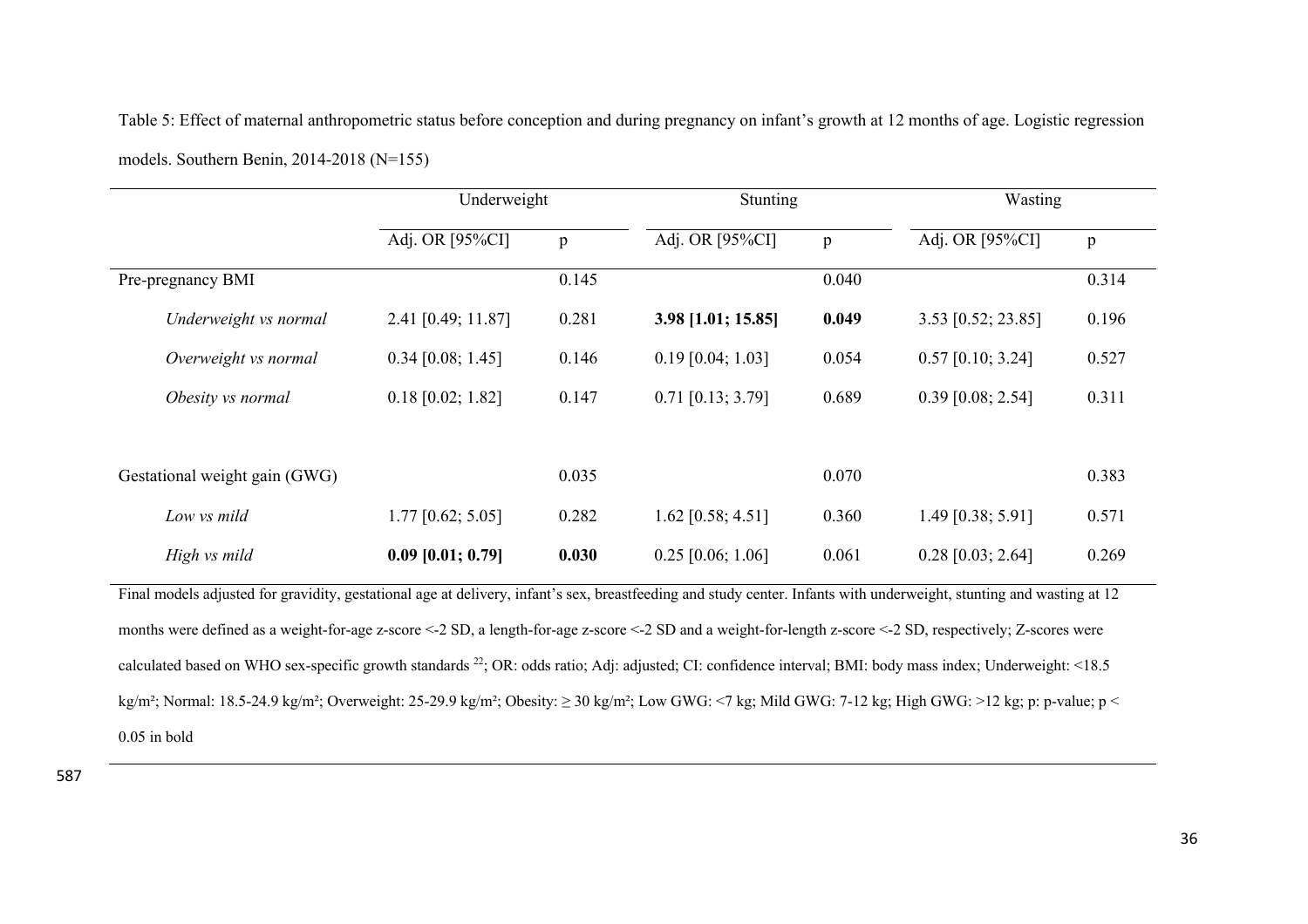